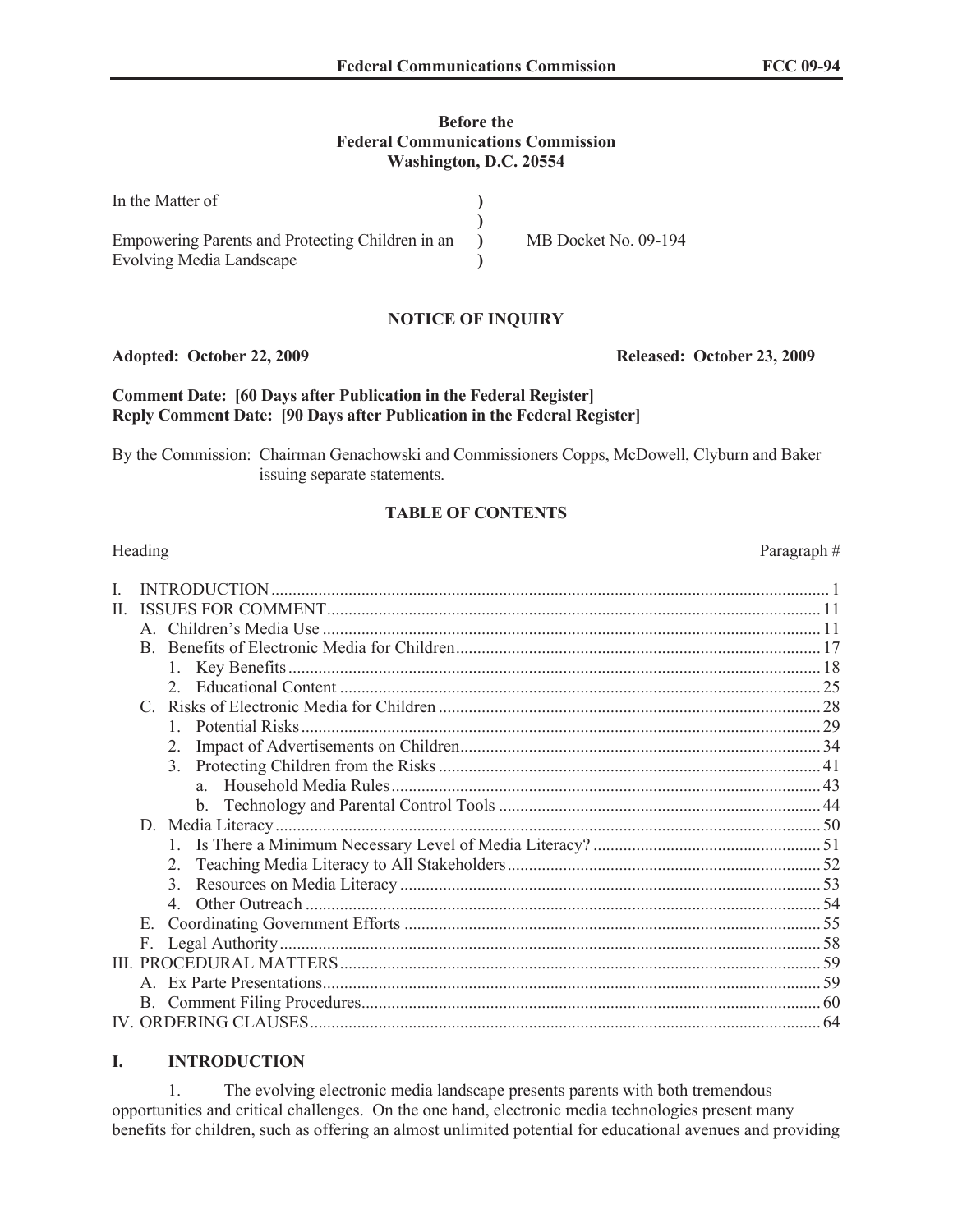the technological literacy needed to compete in a global economy. On the other hand, the technological developments that produce these benefits also present risks for children. With this Notice of Inquiry ("NOI"), we seek to develop a record that will help us answer the question of how to empower parents to help their children take advantage of these opportunities, while at the same time protecting children from the risks inherent in use of these platforms.

2. From television to mobile devices to the Internet, electronic media offer children today avenues for education that their parents could never have envisioned. Using a television, a mobile device, a computer, or other media platform, children potentially can access educational information on every topic imaginable. The new media landscape is also participatory in nature. In addition to passively viewing or listening to educational content, children are using new technologies, such as social networking sites, to interact with and learn from relatives, friends, and others located across the globe.

3. As children are exposed to new media platforms, however, they may also be exposed to content that is inappropriate or subjected to contact with individuals who may want to cause them harm. The same television, mobile device, computer, or other media platform that provides educational information may also expose children to exploitative advertisements, offensive language, sexually explicit material, violent content, bullying, scams, or even child predators. Media convergence also presents new challenges for parents in monitoring their children's media consumption. The same content that is blocked when a child attempts to view it on a television may be available for viewing on the Internet. Moreover, two decades ago, children's media consumption was limited to the home environment; today, children can access the Internet and its unlimited content options on their mobile devices outside the home where a parent is not present. While indecency regulations apply to radio and television broadcasting, subscription services have generally received different regulatory treatment, requiring parents to take additional actions to protect children when using these services. In addition, children are now creators of content in a participatory media environment, posting their thoughts on blogs and sharing pictures or videos on websites or using mobile phones. Thus, children today are at risk of sharing private information that may be embarrassing or may even expose them to harm.

4. Some parents are aware of the wide range of electronic media technologies available today but are confused about how to ensure that their children benefit from these technologies while avoiding the inherent risks. Other parents may be unaware of the benefits and risks of electronic media technologies, leaving their children in danger of being left behind in the digital revolution or left unsupervised as they navigate this challenging media landscape.

5. Through this NOI, we seek information on the extent to which children are using electronic media today, the benefits and risks these technologies bring for children, and the ways in which parents, teachers, and children can help reap the benefits while minimizing the risks. We start by reviewing the current children's media landscape, including the extent to which children use various kinds of electronic media and the potential impact on children from media use. We acknowledge that a wealth of academic research and studies exists on these issues. As discussed below, we ask commenters to identify additional data and important studies, whether concluded or ongoing, beyond those discussed here.<sup>1</sup> Commenters are also invited to ask and answer any other questions that this NOI fails to raise which they believe would help inform our inquiry.

6. We then explore the many positive impacts on children that media use may have. As discussed below, the benefits of electronic media for children include (i) accessing educational content; (ii) acquiring technological literacy needed to compete in a global economy; (iii) developing new skills in the use of technology and the creation of content; (iv) facilitating new forms of communication with family and peers; (v) improving health through telemedicine; and (vi) removing barriers for children with

<sup>&</sup>lt;sup>1</sup> See infra Sections III.A, III.B.1, III.C.1, III.C.2, and III.D.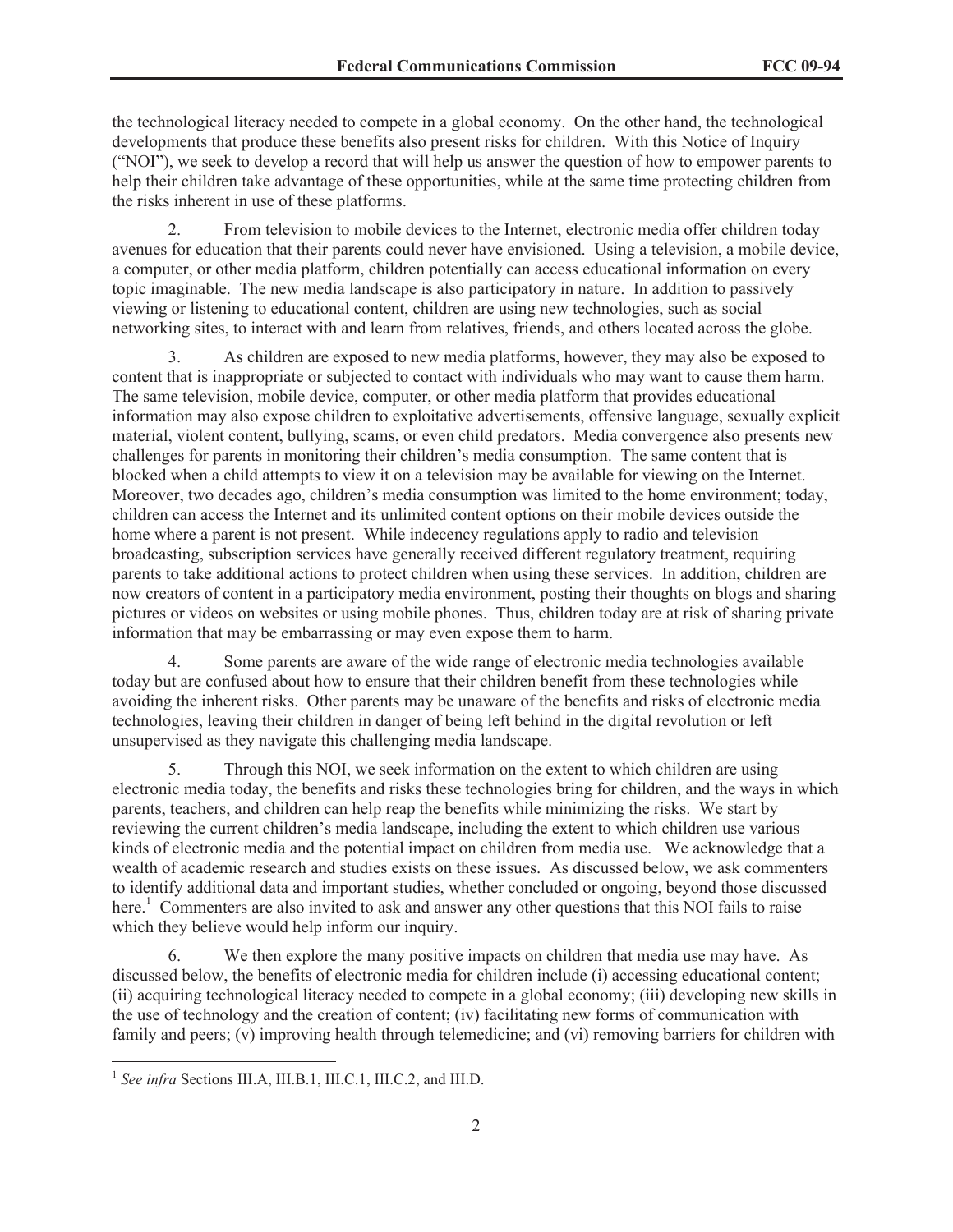disabilities. We seek comment on these benefits, whether parents, teachers, and children are aware of these benefits, and the extent to which educational content is offered over the various electronic media platforms.

7. While we recognize that electronic media technologies offer these potential benefits to children, we also explore the risks of harm that media use presents. As discussed below, these risks include (i) exposure to exploitative advertising; (ii) exposure to inappropriate content (such as offensive language, sexual content, violence, or hate speech); (iii) impact on health (for example, childhood obesity, tobacco use, sexual behavior, or drug and alcohol use); (iv) impact on behavior (in particular, exposure to violence leading to aggressive behavior); (v) harassment and bullying; (vi) sexual predation; (vii) fraud and scams; (viii) failure to distinguish between who can and who cannot be trusted when sharing information; and (ix) compromised privacy. We seek comment on these risks, whether parents, teachers, and children are aware of them, and what can be done to protect children from them.

8. Some experts believe that greater media literacy for parents, teachers, and children is critical to enabling children to enjoy the benefits of electronic media while minimizing the potential harms. We are particularly interested in learning more about the effectiveness of media literacy and what can be done to increase media literacy among parents, teachers, and children. We explore those issues below.

9. In conducting this inquiry, we recognize that other federal agencies are addressing some of the same issues, at least with respect to online safety. We seek comment on what the Commission can do to assist these efforts. We also invite commenters to suggest new actions that the Commission or industry can take to address the issues posed here. In doing so, we ask commenters to discuss whether the Commission has the statutory authority to take any proposed actions and whether those actions would be consistent with the First Amendment. In addressing the issues raised here, we urge commenters to consider the full range of electronic media platforms, including broadcast television and radio, multichannel video programming distributors ("MVPDs"),<sup>2</sup> audio devices, video games, wireless devices, nonnetworked devices, and the Internet.

10. Our goal with this NOI is to gather data and recommendations from experts, industry, and parents that will enable us to identify actions that all stakeholders can take to enable parents and children to navigate this promising electronic media landscape safely and successfully. In this regard, we solicit information on how other nations have dealt with and are dealing with these issues. Commenters should provide data on broadcast services, subscription video and other electronic media platforms. We also note that we recently issued a Report to Congress (the "CSVA Report") pursuant to the Child Safe Viewing Act of 2007<sup>3</sup> that contains relevant data and information for this NOI.<sup>4</sup> In the CSVA Report, we assessed the current state of the marketplace with respect to the existence and availability of advanced blocking technologies, methods of encouraging the development, deployment, and use of such technologies, and the existence, availability, and use of parental empowerment tools and initiatives already in the market. This NOI picks up where the CSVA Report left off, and we urge commenters to read the CSVA Report before filing comments in this proceeding. In addition, we will incorporate the comments filed in the CSVA proceeding by reference into the record on this NOI.

<sup>&</sup>lt;sup>2</sup> MVPDs include cable operators, Direct Broadcast Satellite ("DBS") providers, and other entities that make available multiple channels of video programming for purchase by subscribers. *See* 47 U.S.C. § 522(13).

<sup>3</sup> *See* Child Safe Viewing Act of 2007, S. 602, P.L. 110-452, 122 Stat. 5025 (December 2, 2008).

<sup>&</sup>lt;sup>4</sup> See Implementation of the Child Safe Viewing Act: Examination of Parental Control Technologies for Video or *Audio Programming*, MB Docket No. 09-26, Report, FCC 09-69 (rel. Aug. 31, 2009) at ¶ 1 ("CSVA Report").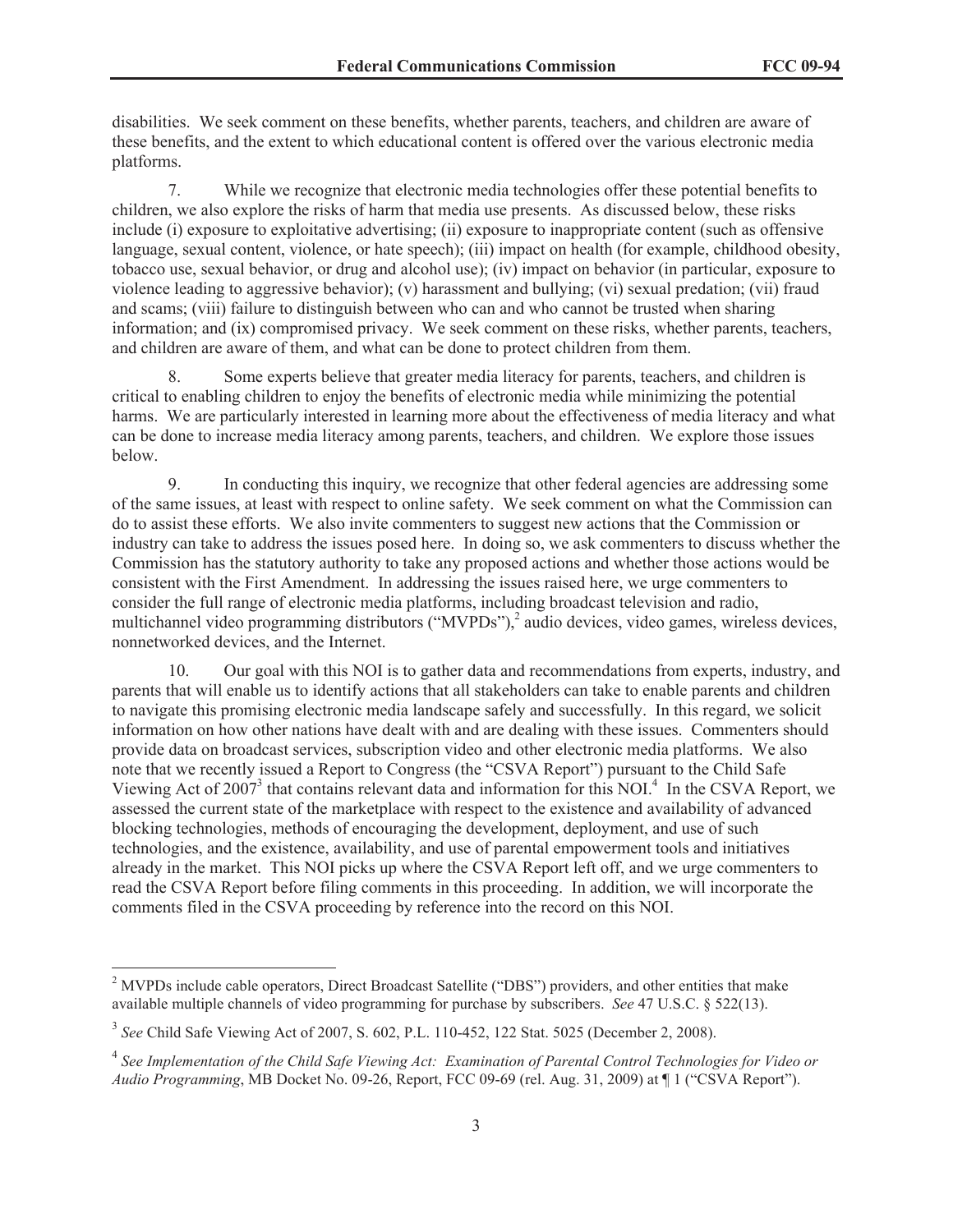## **II. ISSUES FOR COMMENT**

## **A. Children's Media Use**

11. Children today live in a media environment that is dramatically different from the one in which their parents and grandparents grew up decades ago. The advent of cable and satellite television, accompanied by the transition to digital technology, has dramatically increased the number of television channels available in most homes. Studies examining the media habits of American children demonstrate that children have access to a wide array of electronic media technologies.<sup>5</sup> For instance, a study using 2004 data indicates that almost all households with children ages 8 to 18 had a television set, video player, radio, and audio player.<sup>6</sup> In fact, a Kaiser Family Foundation study found that in 2004 the typical American child of that age was likely to live in a home with three televisions, three video cassette recorders ("VCRs"), three radios, three CD/tape players, two video game consoles, and a personal computer with an Internet connection.<sup>7</sup> Data from 2005 indicates that this ubiquity even extended to households with children six years and younger, 78 percent of whom had personal computers, and 50 percent of whom had a video game player.<sup>8</sup> According to a recent study by the Pew Internet & American Life Project ("Pew"), 71 percent of children ages 12 to 17 owned cell phones in 2008 and 74 percent owned an iPod or other MP3 player.<sup>9</sup> The study also found that more than 70 percent of 12- and 13-yearolds owned a portable gaming device in 2008 – more than the percentage that owned a cell phone among that age group.<sup>10</sup> We therefore seek information about whether these trends continue to hold true, and ways in which they may have changed.

12. Studies also demonstrate that the pervasive presence of media in the lives of children has led to children spending significant time using some form of media, and often using two or more kinds of media simultaneously. One study found that five years ago, in 2004, children ages 8 to 18 already were reporting an average of five hours and 48 minutes of daily electronic media use, while, in 2005, children six years and younger averaged two hours and twenty four minutes of daily exposure to electronic

<sup>5</sup> *See generally* Donald F. Roberts and Ulla G. Foehr, *Trends in Media Use* in *The Future of Children*, *Children and Electronic Media*, Princeton University and the Brookings Institution (Spring 2008) (available at http://futureofchildren.org/futureofchildren/publications/docs/18\_01\_02.pdf); Donald F. Roberts, Ulla G. Foehr, and Victoria Rideout, *Generation M: Media in the Lives of 8-18Year-olds*, Kaiser Family Foundation (March 2005) (available at http://www.kff.org/entmedia/entmedia030905pkg.cfm) ("*Generation M: Media in the Lives of 8-18 Year-Olds*").

<sup>6</sup> *See* Roberts and Foehr, *Trends in Media Use*, at 15 and Table 1.

<sup>&</sup>lt;sup>7</sup> See Generation M: Media in the Lives of 8-18 Year-Olds at 10. The same study found that more than two-thirds of children ages 8 to 18 had a television in their bedroom, and over one-third received a cable or satellite signal on their bedroom television. *See id*. at 14. In addition, the study concluded that more than half of children this age had their own VCR in their bedroom, 49 percent had a video game console that connects to a television, and 35 percent had either a desktop or laptop computer or both. *See id.* According to the study, 20 percent of children ages 8 to 18 had an Internet connection in their bedroom. *Id.*

<sup>8</sup> *See* Roberts and Foehr, *Trends in Media Use*, at 15 and Table 1. The study also found that 23 percent of younger children had a video player in their bedroom, ten percent had a video game player in their bedroom, and five percent had a personal computer in their bedroom. *See id.*

<sup>9</sup> *See* Amanda Lenhart, *Teens and Mobile Phones Over the Past Five Years: Pew Internet Looks Back*, Pew Internet & American Life Project (August 2009) (available at http://www.pewinternet.org/Reports/2009/14--Teens-and-Mobile-Phones-Data-Memo.aspx), at 5.

<sup>&</sup>lt;sup>10</sup> *See id.* at 12-13. According to the study, only approximately one-half of 12 and 13 year-olds owned a cell phone. *See id*. at 13. In addition, boys were more likely than girls to own a portable gaming device. *See id*.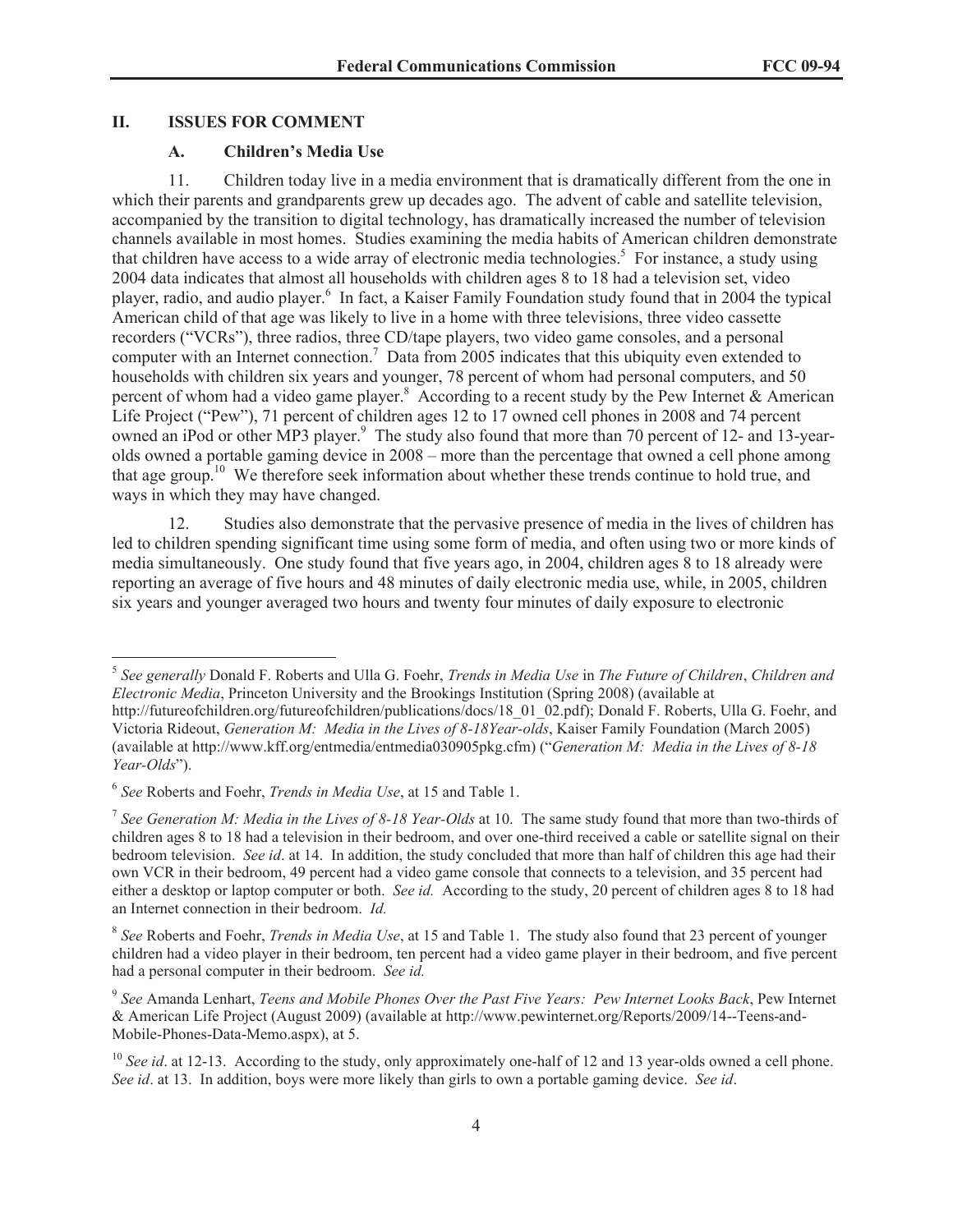media.<sup>11</sup> Further, a Kaiser Family Foundation study analyzing 2004 data concluded that 8- to 18-yearolds watched on average just over three hours of television each day and nearly four hours when videos, DVDs, and pre-recorded shows were included.<sup>12</sup> The same study found that 12- to 13-year-olds spent about 1¾ hours each day listening to music (including radio, CDs, tapes, or MP3 players), one hour each day on the computer (not including schoolwork), and just under 50 minutes each day playing video games.<sup>13</sup> The study also concluded that one quarter of the time that 8- to 18-year-olds used media, they used two or more media at the same time.<sup>14</sup> Thus, the amount of media content to which children were exposed exceeded the number of hours children actually used media.<sup>15</sup> We seek comment on how these viewing habits may have changed in the past several years. We also seek comment on the extent to which the rise of media multitasking by children – their use of more than one kind of electronic media simultaneously – may be increasing their total exposure to media content.<sup>16</sup>

13. The rise in Internet use by children plays a significant role in their exposure to more forms of media. For instance, according to a Pew study analyzing data from 2006, 93 percent of American children ages 12 to 17 accessed the Internet.<sup>17</sup> The number of applications children are using online are increasing as well: children are now heavily involved on social networking sites,<sup>18</sup> share videos on sites such as YouTube and GoogleVideo, and share artwork, photos, stories, and videos online.<sup>19</sup> We seek comment on whether these trends have increased and whether children have begun using other new forms of media over the past several years.

14. We ask commenters to identify additional data and studies on children's media use beyond those that we have discussed. Are there additional relevant studies describing which media platforms children are using most frequently? Are there studies analyzing trends in children's media consumption (for example, how does the amount of time children spend texting and using social networking sites compare to television viewing, and how has this changed over time)? Are there studies describing where children use media (inside the home in the presence of a parent or outside the home)?

<sup>15</sup> *See id*.

<sup>16</sup> *See* Jeanne Brooks-Gunn and Elisabeth Hirschhorn Donahue*, Introducing the Issue* in *The Future of Children*, *Children and Electronic Media*, Princeton University and the Brookings Institution (Spring 2008) (available at http://futureofchildren.org/futureofchildren/publications/docs/18\_01\_01.pdf), at 4.

<sup>17</sup> *See* Amanda Lenhart, Mary Madden, Alexandra Rankin Macgill, and Aaron Smith, *Teens and Social Media*, Pew Internet & American Life Project (December 2007) (available at http://www.pewinternet.org/Reports/2007/Teensand-Social-Media.aspx), at i.

<sup>18</sup> *See* Amanda Lenhart & Mary Madden, *Social Networking Websites and Teens: An Overview*, Pew Internet & American Life Project (January 2007) (available at http://www.pewinternet.org/Reports/2007/Social-Networking-Websites-and-Teens.aspx), at 2. In addition, this study found that 48 percent of children ages 12 to 17 who used the Internet visited social networking websites at least once each day, and 22 percent visited several times each day. *See id.*

<sup>11</sup> *See* Roberts and Foehr, *Trends in Media Use*, at 19 and Table 2.

<sup>&</sup>lt;sup>12</sup> See Generation M: Media in the Lives of 8-18 Year-Olds at 23 and Table 4-A.

<sup>&</sup>lt;sup>13</sup> *See id.* at Table 4-G, 4-J, 4-L. The study also found that children ages 8 to 18 spent approximately 43 minutes each day outside of schoolwork with print media (books, magazines, and newspapers). *See id.* at Table 4-E.

<sup>&</sup>lt;sup>14</sup> *See id.* at 36. Specifically, the study found that 53 percent of children listened to music, read, or used a computer when watching TV. *Id*. In addition, 58 percent media multitasked most or some of the time when reading, 63 percent when listening to music, and 65 percent when using a computer. *See id.*

<sup>19</sup> *See* Lenhart, Madden, Macgill, and Smith, *Teens and Social Media*, at i-ii.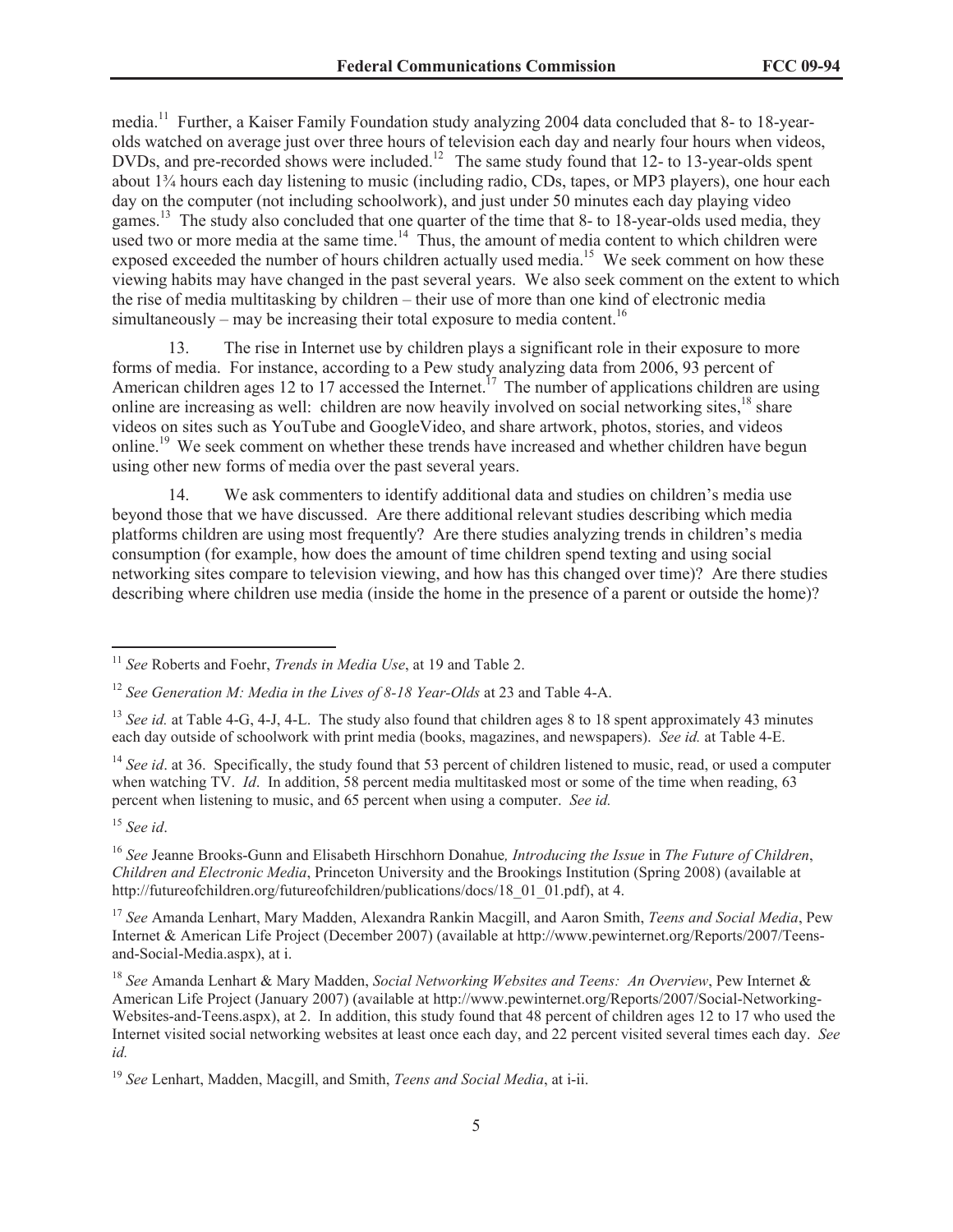In what ways does media consumption vary depending on a child's age? Are there studies concerning what kinds of content are most commonly accessed by children, and if so, what do such studies conclude?

15. We also seek comment on whether there are classes of children who do not have access to new digital media platforms. Does access vary depending on race, ethnicity, geography, parental income, or disability? Does access depend on the educational level of a child's parents? What studies have been done on these issues? What can government or industry do to ensure that all children have access to digital media? $2^{20}$ 

16. We invite commenters' views on which studies are most reliable, what gaps exist in the research, and where the Commission could contribute by commissioning further studies. In particular, we ask commenters to identify whether the studies cited account for the newest media technologies.

## **B. Benefits of Electronic Media for Children**

17. Electronic media offer numerous benefits for children. As discussed below in more detail, among these benefits are (i) access to educational content; (ii) acquiring technological literacy needed to compete in a global economy; (iii) developing new skills in the use of technology and the creation of content; (iv) facilitating new forms of communication with family and peers; (v) improving health through telemedicine; and (vi) removing barriers for children with disabilities. We seek further information on the benefits that electronic media offer for children, what actions can be taken to ensure that parents, teachers, and children are aware of these benefits, and the extent to which educational content is offered over the various electronic media platforms.

## **1. Key Benefits**

18. Substantial evidence indicates that one significant benefit of media for children is helping children to learn. Research on educational television programs for children demonstrates that programs designed with a specific goal to teach academic or social skills can be effective, with potentially longlasting effects.<sup>21</sup> A number of studies have concluded that preschoolers who viewed *Sesame Street* had higher levels of school readiness than those who did not.<sup>22</sup> Evidence also shows that children who were regular viewers of the educational program *Blue's Clues* showed improved problem-solving skills.<sup>23</sup>

<sup>&</sup>lt;sup>20</sup> We note that the American Recovery and Reinvestment Act of 2009 authorized the Commission to create the National Broadband Plan that "shall seek to ensure that all people of the United States have access to broadband capability and shall establish benchmarks for meeting that goal." *See* American Recovery and Reinvestment Act of 2009, Pub. L. No. 111-5, 123 Stat. 115 (2009). The Commission is currently conducting a proceeding to develop this plan. *See A National Broadband Plan for Our Future*, Notice of Inquiry, 24 FCC Rcd 4342 (2009). Unlike the proceeding on the National Broadband Plan, this NOI focuses exclusively on children and their access to all forms of digital media.

<sup>21</sup> *See* Heather L. Kirkorian, Ellen A. Wartella, and Daniel R. Anderson, *Media and Young Children's Learning*, at 47, and Barbara J. Wilson, *Media and Children's Aggression, Fear, and Altruism*, at 107-108 (both in *The Future of Children*, *Children and Electronic Media*, Princeton University and the Brookings Institution (Spring 2008) (available at http://futureofchildren.org/futureofchildren/publications/journals/journal\_details/ index.xml?journalid=32)).

<sup>22</sup> *See* Kirkorian, Wartella, and Anderson, *Media and Young Children's Learning*, at 47. This article provides a summary of research conducted on media exposure and its influence on children's cognitive development and academic achievement. *See id*. at 39. It notes that *Sesame Street* has been "by far the most studied children's program" and cites a number of studies that have demonstrated a positive association between early exposure to *Sesame Street* and school readiness. *See id*. at 47.

<sup>&</sup>lt;sup>23</sup> See *id.* at 46-47. Congress has recognized that television can help to educate and inform children. In enacting the Children's Television Act of 1990, Pub. L. No. 101-437, 104 Stat. 996, *codified at* 47 U.S.C. §§ 303a, 303b, 394, Congress cited research demonstrating that television programs designed to teach children specific skills, such as (continued….)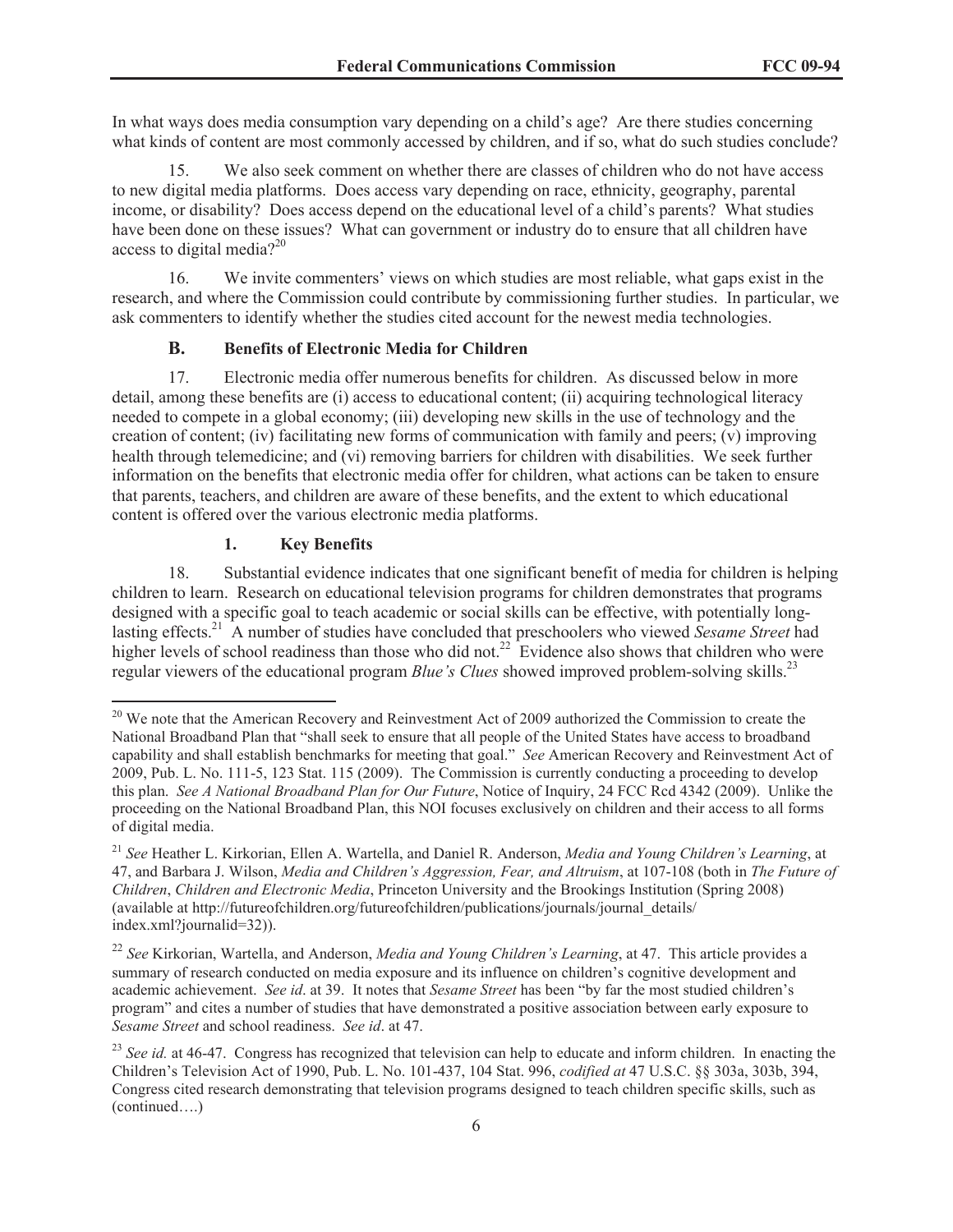Research on educational interactive media software and digital games suggests they may have similar positive results.<sup>24</sup> There is also evidence that mobile media, such as cell phones and iPods, can be useful in enabling a personalized learning experience for children, encouraging children to learn outside of school, and reaching underserved children.<sup>25</sup>

19. Children with digital media skills are also likely to be better positioned to compete in today's workplace. As a greater number of workplaces incorporate computers and the Internet into everyday work activities, the ability of young people to use these tools becomes critical to ensuring the availability of job opportunities.<sup>26</sup> One study has suggested that teaching at-risk youth marketable skills such as word processing, Web design, desktop publishing, or video production can help them find jobs and resume their education.<sup>27</sup>

20. For older children and youth, new forms of media have opened up new ways of communicating with peers and family. Cell phones, text messaging, and social networking sites, for example, have become important means by which many youths communicate with peers and parents. Studies have suggested that these communication tools are used by adolescents primarily to reinforce existing relationships and can have a positive impact on their social connections.<sup>28</sup>

#### (Continued from previous page)

*Mister Rogers' Neighborhood* and *Sesame Street*, are effective. *See* S. Rep. No. 101-227, at 5-9 (1989); *see also Policies and Rules Concerning Children's Television Programming*, Report and Order, 11 FCC Rcd 10660, 10663- 67 (1996) ("*Children's Programming Report and Order*").

<sup>24</sup> *See* Kirkorian, Wartella, and Anderson, *Media and Young Children's Learning*, at 47; *see also* Ann My Thai, David Lowenstein, Dixie Ching, and David Rejeski, *Game Changer: Investing in Digital Play to Advance Children's Learning and Health*, The Joan Ganz Cooney Center at Sesame Workshop (June 2009) (available at http://www.joanganzcooneycenter.org/pdf/Game\_Changer\_FINAL.pdf). One study discussed how an online game based on Pac-Man was successful in promoting healthy food choices and encouraging children to eat better. *See* Tiffany A. Pempek and Sandra L. Calvert, *Use of Advergames to Promote Consumption of Nutritious Foods and Beverages by Low-Income African American Children*, Archives of Pediatrics & Adolescent Medicine, Vol. 7, No. 163 (2009).

<sup>25</sup> *See* Carly Shuler, *Pockets of Potential: Using Mobile Technologies to Promote Children's Learning*, The Joan Ganz Cooney Center at Sesame Workshop (January 2009) (available at http://www.joanganzcooneycenter.org/pdf/ pockets of potential.pdf), at 5.

<sup>26</sup> *See* Wendy Lazarus, Andrew Wainer, and Laurie Lipper, *Measuring Digital Opportunity for America's Children: Where We Stand and Where We Go From Here*, The Children's Partnership (June 2005) (available at http://www.childrenspartnership.org/AM/Template.cfm?Section=Technology), at 6. Other research has also concluded that children who use the Internet are developing skills and knowledge needed for the modern workplace. *See*, *e.g*., *Digital Culture Prepares Young Minds*, eMarketer Digital Intelligence (March 21, 2006) (available at http://www.emarketer.com/Article.aspx?1003881).

<sup>27</sup> *See* Lazarus, Wainer, and Lipper*, Measuring Digital Opportunity for America's Children: Where We Stand and Where We Go From Here*, at 6. This study also found that youths proficient in using the Web to search for jobs are better positioned to find employment in today's workplace. *See id*. Indeed, as the Broadband Task Force noted in the context of our national broadband proceeding, as of 2005 some 77 percent of Fortune 500 companies did not give jobseekers the option of responding offline to positions posted on their corporate careers website. *See* FCC Broadband Task Force Status Report, September Commission Meeting (September 29, 2009) at 83 (available at http://hraunfoss.fcc.gov/edocs\_public/attachmatch/DOC-293742A1.pdf).

<sup>28</sup> *See* Kaveri Subrahmanyam and Patricia Greenfield, *Online Communication and Adolescent Relationships* in *The Future of Children*, *Children and Electronic Media*, Princeton University and the Brookings Institution (Spring 2008) (available at http://futureofchildren.org/futureofchildren/publications/docs/18\_01\_06.pdf), at 125-26; *see also* Mizuko Ito and Heather Horst, *Living and Learning with New Media: Summary of Findings From the Digital Youth Project*, John D. and Catherine T. MacArthur Foundation Reports on Digital Media and Learning (November 2008) (available at http://digitalyouth.ischool.berkeley.edu/report).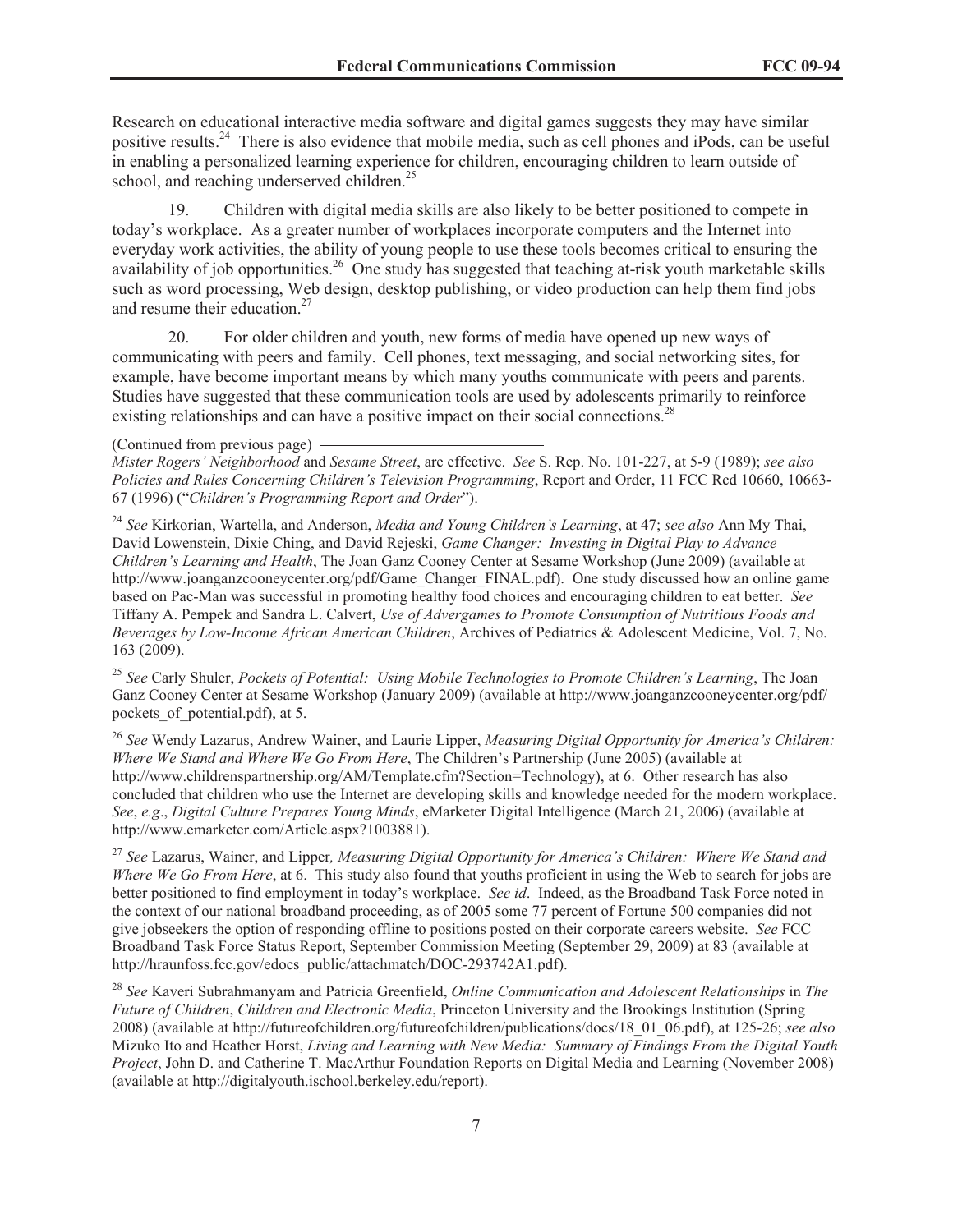21. There is also evidence that media tools can improve children's health. One study has noted that a variety of media solutions are being used today to promote better health outcomes for children, including the development of interactive games and social networking programs to help children understand and self-manage chronic conditions.<sup>29</sup> Another study found that media tools can provide a resource for children to help them learn about important health topics, including nutrition, and to influence healthy behavior. $30$ 

22. Evidence also suggests that media technology can help those with disabilities by, for example, assisting those with vision impairments to read, providing on-screen translations to the hearingimpaired, and enabling the physically impaired to work or take care of themselves at home.<sup>31</sup>

23. We seek comment on the benefits identified above as well as other potential gains from children's media use. What do child psychologists, educators, and academics know today about the favorable effects of media on children? Do the benefits to children vary depending on the child's age, socio-economic class, or other factors such as disability? Are there studies other than the ones cited above that are important to consider with respect to the benefits of electronic media for children? Among the studies that have been conducted, which are most reliable or most widely recognized as providing important information on this issue? Do these studies account for the newest media technologies? Are there significant gaps in the understanding of the benefits of electronic media to children that should be filled by further studies? If so, what studies should be done and what role should the Commission play in facilitating further learning about these benefits?

24. Electronic media are most likely to benefit children if parents, teachers, and children are aware of the possible benefits.<sup>32</sup> We seek further information about the level of awareness among parents, teachers, and children of the benefits of electronic media. While some parents make efforts to ensure that their children are exposed to beneficial media, other parents may not be engaged with their children's media use, may be unfamiliar with the potential benefits of media use, or may not be technically competent to assist their children with electronic media. What efforts can be taken to ensure that all children receive the benefits of electronic media? What efforts have been made and should be made to educate parents and teachers about how to harness the benefits of electronic media for children?

<sup>29</sup> *See Technology-Enabled Innovations for Improving Children's Health, A Joint Research and Policy Initiative of The Children's Partnership and The Public Health Institute/Health Technology* (August 2009) (available at http://www.childrenspartnership.org/Content/NavigationMenu/Programs/EHealthAgendaforChildren/TechnologyEn abledInnovations/Technology\_Enabled\_I.htm), at 3. This study also shows that electronic media tools are being used in other ways to promote children's health. For example, Web-based programs are being used to facilitate enrollment of low-income populations in public benefit programs, and electronic systems are being developed to provide information to physicians and school nurses to improve child health care.

<sup>30</sup> *See* Lazarus, Wainer, and Lipper, *Measuring Digital Opportunity for America's Children*, at 6, 12*.* This study also showed that email and Web-based communications between families and doctors can improve the exchange of health information and can offer a cost-effective means to manage chronic health problems common among children, including asthma. *Id.*

<sup>31</sup> *See id*. at 8.

<sup>32</sup> *See* Ann Cami, *Parenting in a Media-Saturated World* (available at http://futureofchildren.org/ futureofchildren/publications/highlights/18\_01\_highlights\_05.pdf), at 2 ("Awareness requires understanding the various forms of media and types of content available to children at different ages, and whether or not children's exposure to such media and content is beneficial or harmful to particular children at particular points in their development."); *Game Changer: Investing in Digital Play to Advance Children's Learning and Health* at 31 (stating that teachers, parents, health professionals, and afterschool providers need to be trained to understand the benefits of digital games).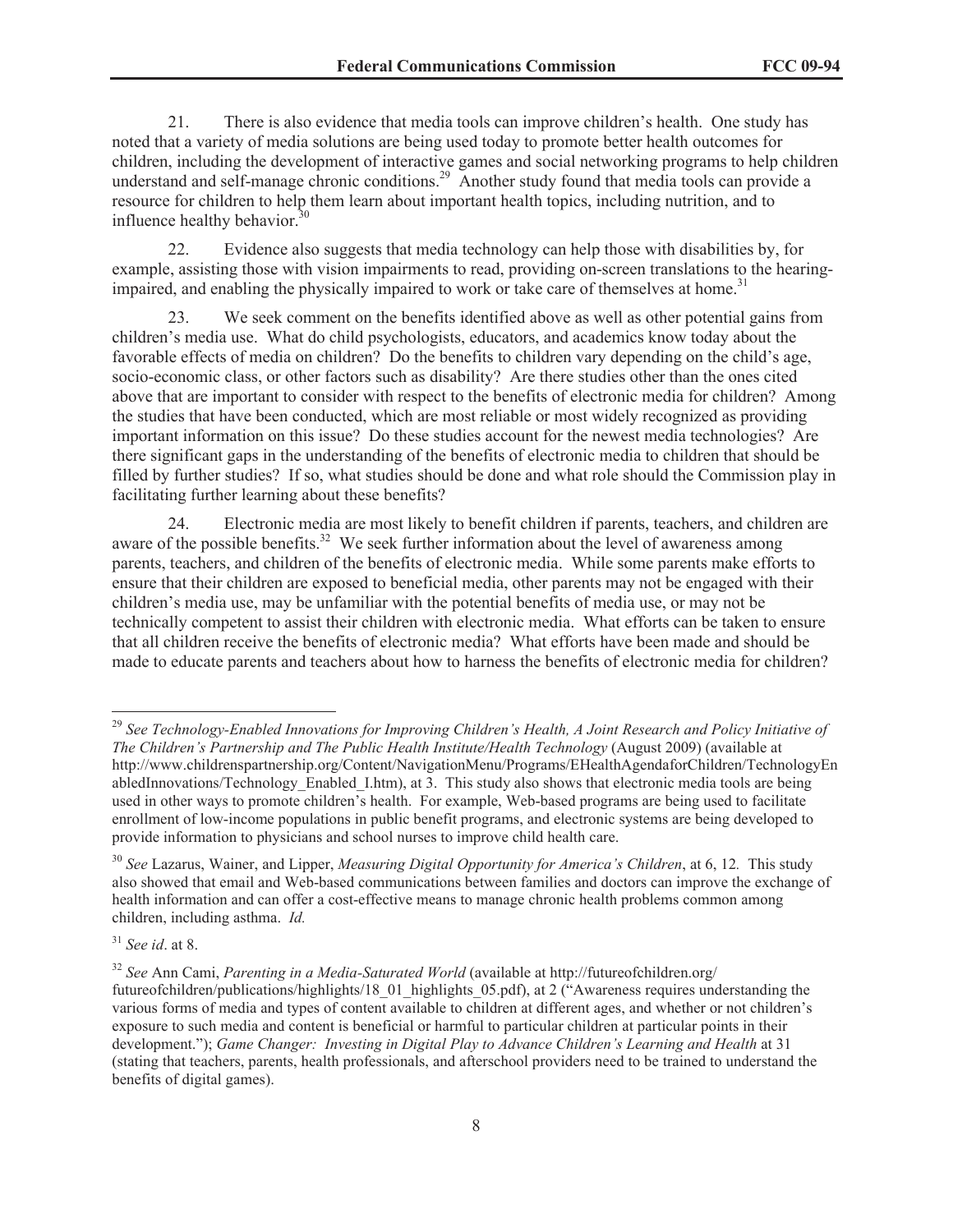## **2. Educational Content**

25. Electronic media can be used to provide educational content for children, but it is unclear how much educational content is being offered today across electronic media platforms. We invite comment on this issue. Is there enough educational content for children available on electronic media today? Do sufficient marketplace incentives exist to create educational content for children, or is governmental or industry action needed to increase incentives? Is there educational content available for children with particular needs, including, for example, children whose first language is not English? Is there adequate content available for children of different ages?

26. To the extent there is educational or other beneficial content available for children today, what means do parents, teachers, and children have to select or "white list" this content? In the CSVA Report, we discussed a number of technologies currently available that permit parents or others to select or "white list" content, including tools for the Internet, cell phones, and television.<sup>33</sup> Are there examples of tools that allow parents to find and select educational content available on particular media that stand out as best practices? Could any such best practices be extended to other media?

27. To the extent commenters believe there is an insufficient amount of educational or other beneficial content available for children today, we invite comment on what steps the government or industry could take to promote the development and availability of this content. Are there any partnerships between commercial entities and public or noncommercial entities that enable the creation of educational content? We note that the Children's Television Act ("CTA")<sup>34</sup> is one example of government action to promote the availability of educational content on one type of medium – broadcast television.<sup>35</sup> We invite comment on whether the Commission's rules implementing the CTA have been effective in promoting the availability of educational content for children on broadcast television.<sup>36</sup> We note that a 2008 Children Now study concluded that, while stations are generally meeting the three-hourper-week core programming benchmark, most core programs focus on social-emotional lessons for children rather than cognitive-intellectual topics, such as physical science, history, or cognitive skills, and that relatively few core programs are "highly educational." $37$  We ask commenters to describe the quality

<sup>36</sup> We note that the Commission sought comment in 2007 on the status of children's television programming and compliance with the CTA. *See Commission Seeks Comment on the Status of Children's Television Programming*, MM Docket No. 00-167, Public Notice, 22 FCC Rcd 7267 (MB, 2007). That proceeding remains pending. We incorporate the record of that proceeding by reference into this proceeding.

<sup>33</sup> *See* CSVA Report at ¶¶ 36-38, 65, 71, 99, 150.

<sup>34</sup> *See* Children's Television Act of 1990, Pub. L. No. 101-437, 104 Stat. 996, *codified at* 47 U.S.C. §§ 303a, 303b, 394.

<sup>&</sup>lt;sup>35</sup> Among other things, the CTA requires the Commission, in its review of commercial television broadcast renewal applications, to consider whether the licensee has served "the educational and informational needs of children through the licensee's overall programming, including programming specifically designed to serve such needs." 47 U.S.C. § 303b. The Commission's rules implementing the CTA establish a processing guideline pursuant to which a commercial television licensee can receive staff-level approval of the CTA aspect of its license renewal application if it airs at least three hours per week of "core programming." *See* 47 C.F.R. § 73.671(e). Commercial television licensees not meeting these criteria will have their license renewal applications referred to the Commission. *See id.* The Commission's rules establish that core programming is programming specifically designed to serve the educational and informational needs of children that, among other things, (i) has as a significant purpose to serve the educational and informational needs of children ages 16 and under; (ii) is aired between the hours of 7:00 a.m. and 10:00 p.m.; (iii) is a regularly scheduled weekly program; and (iv) is at least 30 minutes in length. *See* 47 C.F.R. § 73.671(c).

<sup>37</sup> *See* Barbara J. Wilson, Dale Kunkel, and Kristin L. Drogos, *Educationally/ Insufficient? An Analysis of the Availability and Educational Quality of Children's E/I Programming*, Children Now (Nov. 2008) (available at (continued….)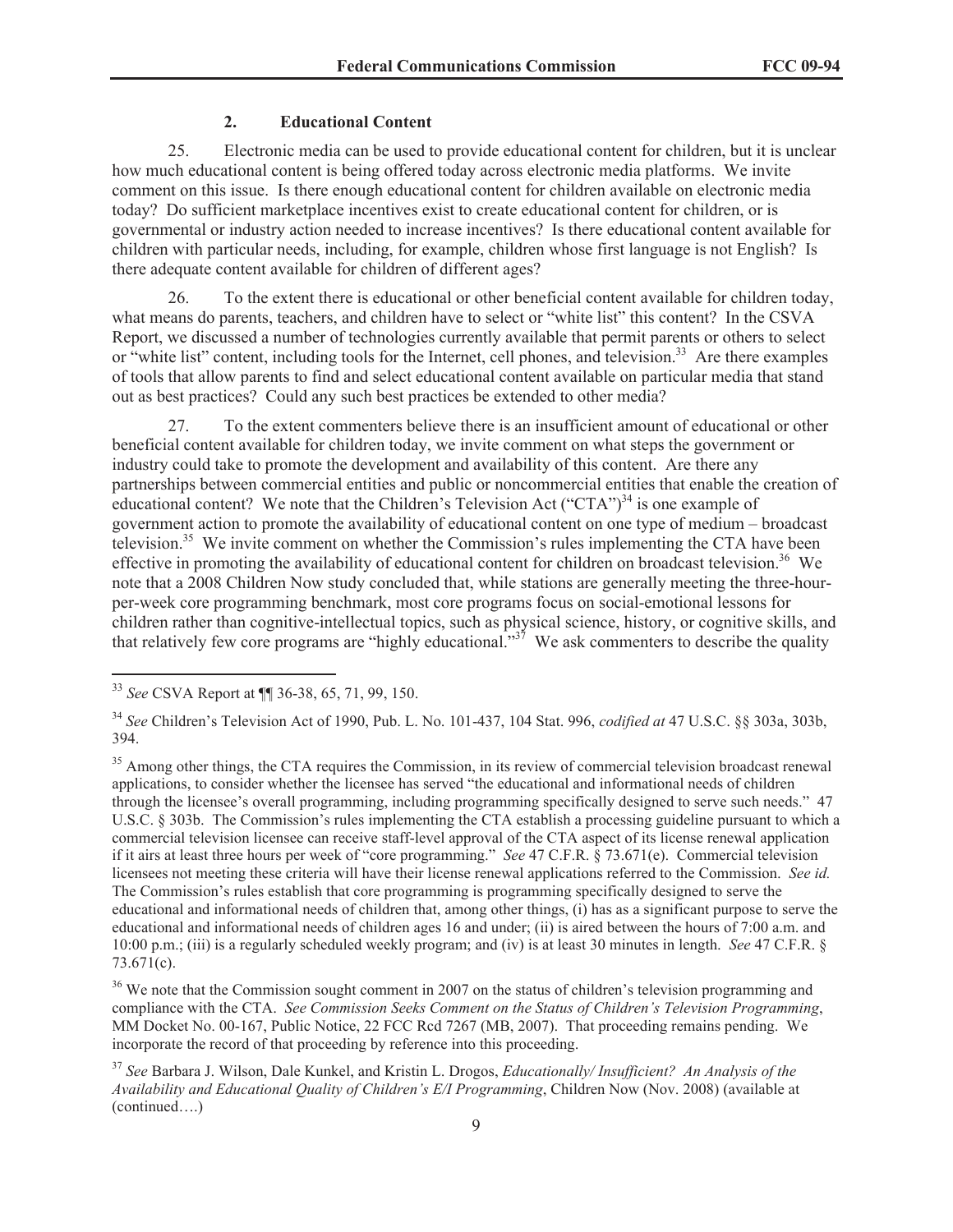of core programming provided by commercial television licensees today. Is there a sufficient amount of cognitive/intellectual children's programming available today? Would children benefit from more cognitive/intellectual programming? We also ask commenters to describe the quality of core programming provided on broadcasters' multicast streams, as well as what steps broadcasters take to promote that programming.<sup>38</sup> What are the economics of providing educational content? What is the audience size for this programming? Should the Commission consider an approach that would permit commercial entities to fund the creation of educational content to be provided by others, such as PBS.<sup>39</sup> How would such a regime be implemented and enforced?

## **C. Risks of Electronic Media for Children**

28. While electronic media offer numerous benefits for children, they also present risks. As discussed below, among these risks are (i) exposure to exploitative advertising; (ii) exposure to inappropriate content (such as offensive language, sexual content, violence, or hate speech); (iii) impact on health (for example, childhood obesity, tobacco use, sexual behavior, or drug and alcohol use); (iv) impact on behavior (in particular, exposure to violence leading to aggressive behavior); (v) harassment and bullying; (vi) sexual predation; (vii) fraud and scams; (viii) failure to distinguish between who can and who cannot be trusted when sharing information; and (ix) compromised privacy. We seek further information on the risks that the evolving electronic media landscape presents for children, whether parents, teachers, and children are aware of these risks, and what can be done to protect children from them.

## **1. Potential Risks**

29. One significant concern with children's exposure to media is the harms that may arise from advertising specifically directed to children and used to influence children's consumption of products.<sup>40</sup> Some of these products may be unhealthy food that can promote obesity.<sup>41</sup> In addition, there (Continued from previous page)

http://publications.childrennow.org/publications/media/eireport\_2008.htm), at 3, 7, 22. The educational quality of programs was measured by judging each episode on the basis of six criteria related to the primary lesson being presented. Each criterion was judged on a 3-point scale from low (0) to high (2), and episodes that received a total of 11 or 12 points on a scale from 0 to 12 were considered highly educational. *See id*. at 4. The study also concluded that the educational quality of core programs has diminished in recent years; few stations are airing more than the minimum number of core programs necessary to qualify under the processing guideline; and the large majority of core programs are aired on weekend mornings rather than distributed across all days of the week. *See id.*  at 22-23.

<sup>38</sup> For commercial television licensees that choose to multicast, the core programming benchmark is increased in a manner roughly proportional to the increase in free video programming offered by the broadcaster on multicast channels. *See* 47 C.F.R. § 73.671(e).

<sup>39</sup> The Commission sought comment on a "Pay or Play" model in a 2000 NPRM pertaining to children's television programming. *See Children's Television Obligations of Digital Television Broadcasters*, Notice of Proposed Rule Making, 15 FCC Rcd 22946, 22954-55, ¶ 20 (2000) (explaining that, under a "Pay or Play" model, "broadcasters would have the choice of meeting [core programming] obligations either through their own programming or by paying other networks or channels to air these hours for them, or a combination of both"). In addition, the Commission's rules provide that, in the event a licensee does not satisfy the core programming processing guideline, the Commission may consider the licensee's sponsorship of core programming on other stations in the market in evaluating the licensee's compliance with the CTA. *See* 47 C.F.R. § 73.671(e)(1).

<sup>40</sup> *See* Sandra L. Calvert, *Children as Consumers: Advertising and Marketing* in *The Future of Children*, *Children and Electronic Media*, Princeton University and the Brookings Institution (Spring 2008) (available at http://futureofchildren.org/futureofchildren/publications/docs/18\_01\_09.pdf), at 206-07.

<sup>41</sup> *See id.*; *see also* Centers for Disease Control and Prevention, Childhood Overweight and Obesity (available at http://www.cdc.gov/obesity/childhood/index.html).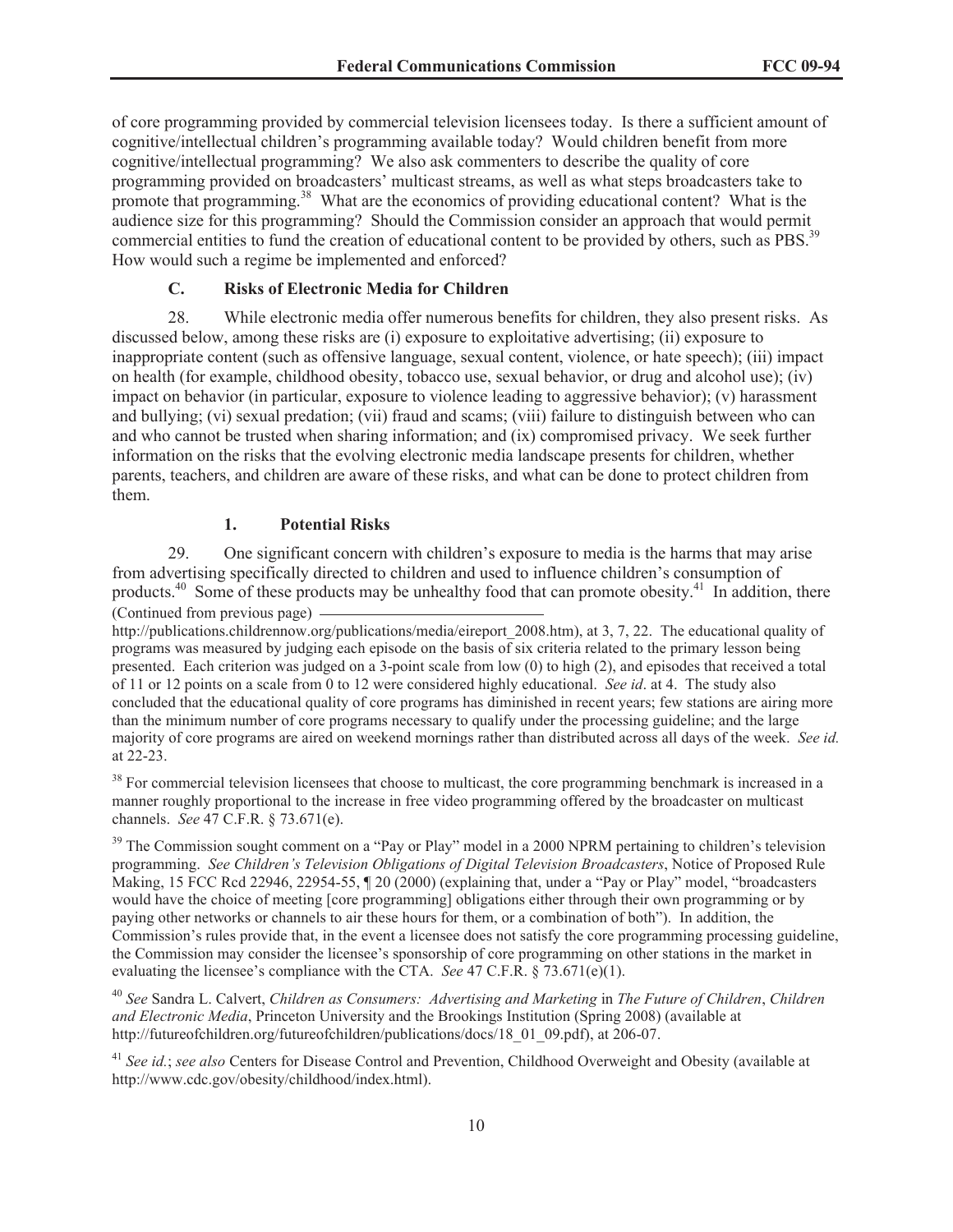is some evidence that younger children often do not understand the persuasive intent of advertisements, and even older children may have difficulty understanding the intent of newer marketing techniques, such as interactive,<sup>42</sup> embedded,<sup>43</sup> viral,<sup>44</sup> and behavioral<sup>45</sup> advertising that blur the line between commercial and program content.<sup>46</sup>

30. There is also concern about children's exposure to media content that may be inappropriate, such as offensive language, obscenity, indecency, profanity, or other content that is unsuitable for minors, as well as concern about exposure to content that could influence children to engage in behaviors that pose risks to their health. For example, studies have indicated that heavy exposure of children to violent media content may increase the likelihood of future aggressive and violent behavior, and that youth exposed to smoking in media are more susceptible to viewing smoking favorably and to becoming smokers. $47$  Studies have also noted a link between exposure of adolescents to sexual

<sup>44</sup> *See* Theresa Howard, *Viral Advertising Spreads Through Marketing Plans*, USA Today, June 23, 2005 (available at http://www.usatoday.com/money/advertising/2005-06-22-viral-usat\_x.htm) (defining viral advertising as "a marketing strategy that involves creating an online message that's novel or entertaining enough to prompt consumers to pass it on to others - spreading the message across the Web like a virus at no cost to the advertiser").

<sup>45</sup> Behavioral advertising is the "tracking of a consumer's activities online -- including the searches the consumer has conducted, the webpages visited, and the content viewed -- in order to deliver advertising targeted to the individual consumer's interests." *A National Broadband Plan for our Future,* Notice of Inquiry, 24 FCC Rcd 4342, 4363 (2009).

<sup>42</sup> *See* Hairong Li and John D. Leckenby, *Why We Need the Journal of Interactive Advertising,* Journal of Interactive Advertising, Vol. 1, No. 1, Fall 2000 (available at http://www.jiad.org/article1) (defining interactive advertising as the "paid and unpaid presentation and promotion of products, services and ideas by an identified sponsor through mediated means involving mutual action between consumers and producers").

<sup>&</sup>lt;sup>43</sup> Embedded advertising refers to "situations where sponsored brands are included in entertainment programming" and its purpose is to "draw on a program's credibility in order to promote a commercial product by weaving the product into the program." *See Sponsorship Identification Rules and Embedded Advertising*, Notice of Inquiry and Notice of Proposed Rule Making, 23 FCC Rcd 10682, 10682-83 (2008). According to one recent survey, the amount of embedded advertising has increased considerably as evidenced by a review of primetime network television broadcast programming aired in the second quarter of 2009. *See* TNS Media Intelligence, *TNS Media Intelligence Reports U.S. Advertising Expenditures Declined 14.3 Percent in First Half 2009* (Sept. 2009) (available at http://www.tns-mi.com/news/09162009.htm).

<sup>46</sup> *See* Calvert, *Children as Consumers: Advertising and Marketing*, at 207-12; *see also Parents, Children & Media, A Kaiser Family Foundation Survey* (June 2007) (available at http://www.kff.org/entmedia/ upload/7638.pdf), at 6 ("*2007 Kaiser Family Foundation Study*"); *Report of the American Psychological Association Task Force on Advertising and Children* (2004) (available at http://www.apa.org/releases/ childrenads.html), Summary of Findings and Conclusions at 4-5 ("Studies of children indicate that those below the ages of 4-5 years do not consistently distinguish program from commercial content, even when program/commercial separation devices . . . are used. . . . [M]ature comprehension of advertising occurs no earlier than age 7–8 years on average."). Research suggests that older youths may also be potentially more vulnerable to commercial messages until late adolescence or early adulthood. *See* Cornelia Pechmann, Linda Levine, Sandra Loughlin, and Frances Leslie, *Impulsive and Self-Conscious: Adolescents' Vulnerability to Advertising and Promotion*, Journal of Public Policy and Marketing, American Marketing Association, Vol. 24, Fall 2005 (available at http://web.gsm.uci.edu/ antismokingads/articles/CP\_JPPM\_05.pdf), at 202, 212; Agnes Nairn and Cordelia Fine, *Who's Messing With My Mind? The Implications of Dual-Process Models for the Ethics of Advertising to Children*, International Journal of Advertising, Vol. 27, No. 3 (2008), at 447-48.

<sup>47</sup> *See* Soledad Liliana Escobar-Chaves and Craig A. Anderson, *Media and Risky Behaviors* in *The Future of Children*, *Children and Electronic Media*, Princeton University and the Brookings Institution (Spring 2008) (available at http://futureofchildren.org/futureofchildren/publications/docs/18\_01\_07.pdf), at 148, 158, 169. According to these authors, social science and health researchers have examined and written extensively about the (continued….)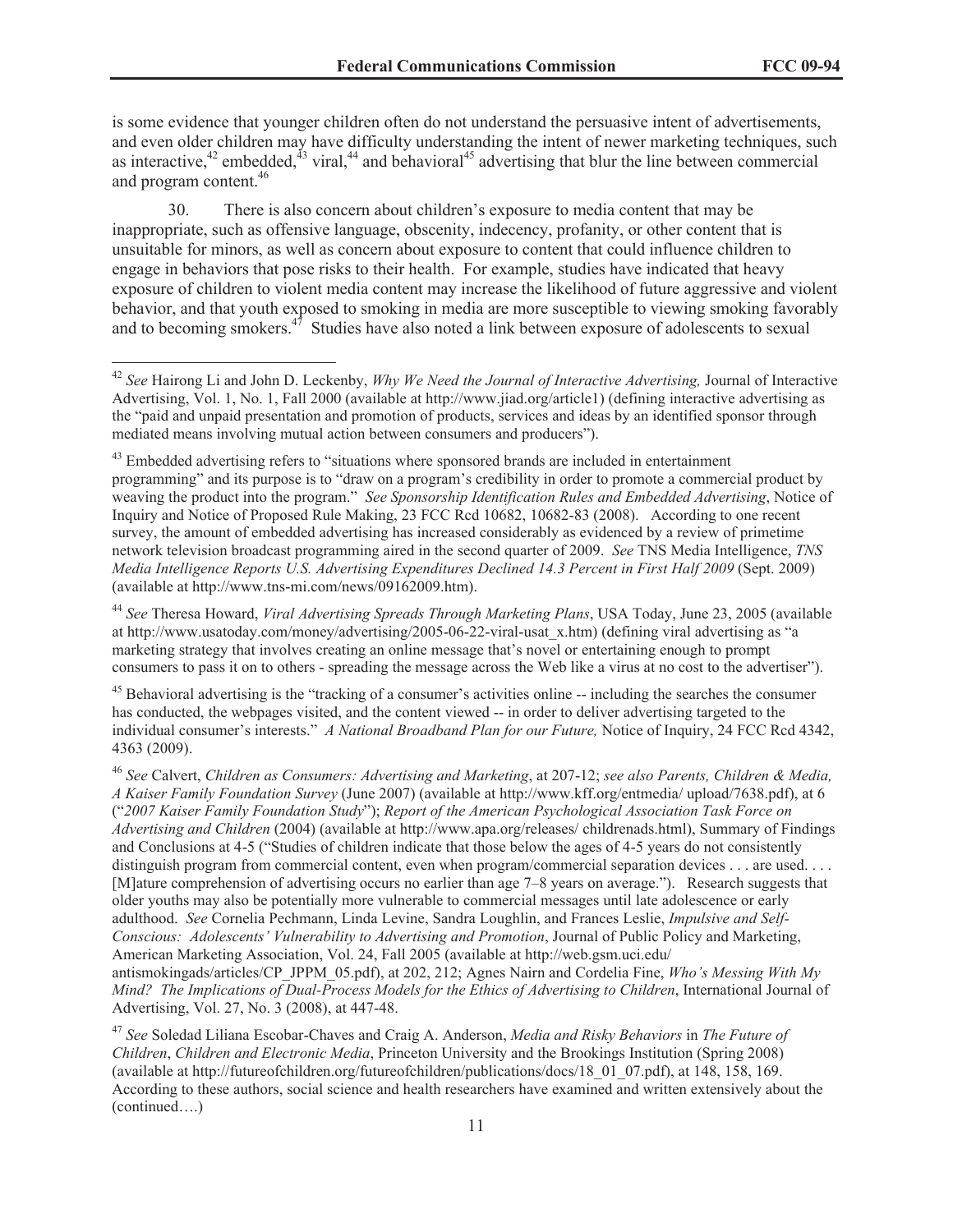content on television and early sexual behavior, and have found that exposure to alcohol advertising and to electronic media that portray alcohol use increases adolescents' alcohol use.<sup>48</sup> One study has concluded that children who spend more time playing video games are more likely to get into physical fights and be "physically heavier."<sup>49</sup> In addition, as noted above, the growing epidemic of childhood obesity has focused attention on the possible role of media use and food advertising in influencing children's body weight and eating behaviors.<sup>50</sup> While many studies conclude that exposure to particular kinds of media content can pose a risk to children, there is also some evidence that too much time spent with electronic media in general can be harmful to children's health. $51$ 

31. The increased use of the Internet by children, including the increased use of social networking sites, creates new risks to minors online, including the danger of sexual solicitation, exposure to online harassment and bullying, frauds and scams, and compromised privacy. One study has concluded, however, that the risks minors face online, including harassment, bullying, and sexual solicitation, "are not radically different in nature or scope than the risks minors have long faced offline, and minors who are most at risk in the offline world continue to be most at risk online."<sup>52</sup> With respect to online sexual solicitation of minors, research has indicated that approximately 13 percent of youths have

(Continued from previous page)

possible connection between the high levels of media exposure in the United States and increased risky behaviors by adolescents. *See id*. at 148. The article presents and evaluates the research findings on the links between adolescent exposure to electronic media and a variety of risky behaviors, including obesity, smoking, alcohol use, early sexual initiation, and violence. *See id.; see also Violent Programming and its Impact on Children,* Report, 22 FCC Rcd 7929, 7931-39 (2007).

<sup>48</sup> *See* Escobar-Chaves and Anderson, *Media and Risky Behaviors*, at 162, 165; *see also* Marcella Nunez-Smith, Ezekiel Emanuel, and Cary Gross, *Media and Child and Adolescent Health: A Systematic Review*, Common Sense Media (2008) (available at http://www.commonsensemedia.org/about-us/press-room/press-releases/study-revealsmedia-damages-child-health), at 6, 7. The latter study describes the results of a meta-analysis of studies on media and child health published in the previous 28 years and evaluates the evidence from those studies regarding the impact of media quantity and content on the health of children and adolescents in seven areas: obesity, tobacco use, drug use, alcohol use, low academic achievement, sexual behavior, and attention deficit disorder. *See* Nunez-Smith, Emanuel, and Gross, *Media and Child and Adolescent Health: A Systematic Review*, at 3.

<sup>49</sup> *See* Suzanne Martin and Koby Oppenheim, *Video Gaming: General and Pathological Use*, Harris Interactive, Trends & Tudes, Volume 6, Issue 3 (March 2007) (available at http://www.harrisinteractive.com/news/newsletters/k12news/HI\_TrendsTudes\_2007\_v06\_i03.pdf), at 1.

<sup>50</sup> *See* Escobar-Chaves and Anderson, *Media and Risky Behaviors*, at 154; *see also* Nunez-Smith, Emanuel, and Gross, *Media and Child and Adolescent Health: A Systematic Review*, at 5.

<sup>51</sup> See Nunez-Smith, Emanuel, and Gross, *Media and Child and Adolescent Health: A Systematic Review, Executive* Summary at 2 (80 percent of the studies reviewed in this meta-analysis of studies on media and child health showed that greater media exposure is associated with negative health outcomes for children). This study also showed that, of the studies that examined the number of hours children watched, played, or listened to media, 75 percent reported that more time spent with media was associated with a negative health outcome. *See id*. at 3. Another study has concluded, however, that media consumption does not take children away from other pursuits and that "young people who spend the most time using media are also those whose lives are the most full with family, friends, sports, and other interests." *Generation M: Media in the Lives of 8-18 Year-Olds*, Executive Summary at 14. Moreover, the study noted that there was not any difference in the amount of time children report spending in physical activity between heavy and the light TV users, or between those who spend the most time with all forms of media and those who spend less time with media. *See id*.

<sup>52</sup> *See* Internet Safety Technical Task Force, *Enhancing Child Safety and Online Technologies: Final Report of the Internet Safety Technical Task Force to the Multi-State Working Group on Social Networking of State Attorneys General of the United States* (2008) (available at http://cyber.law.harvard.edu/pubrelease/isttf/), at 7 ("ISTTF Report").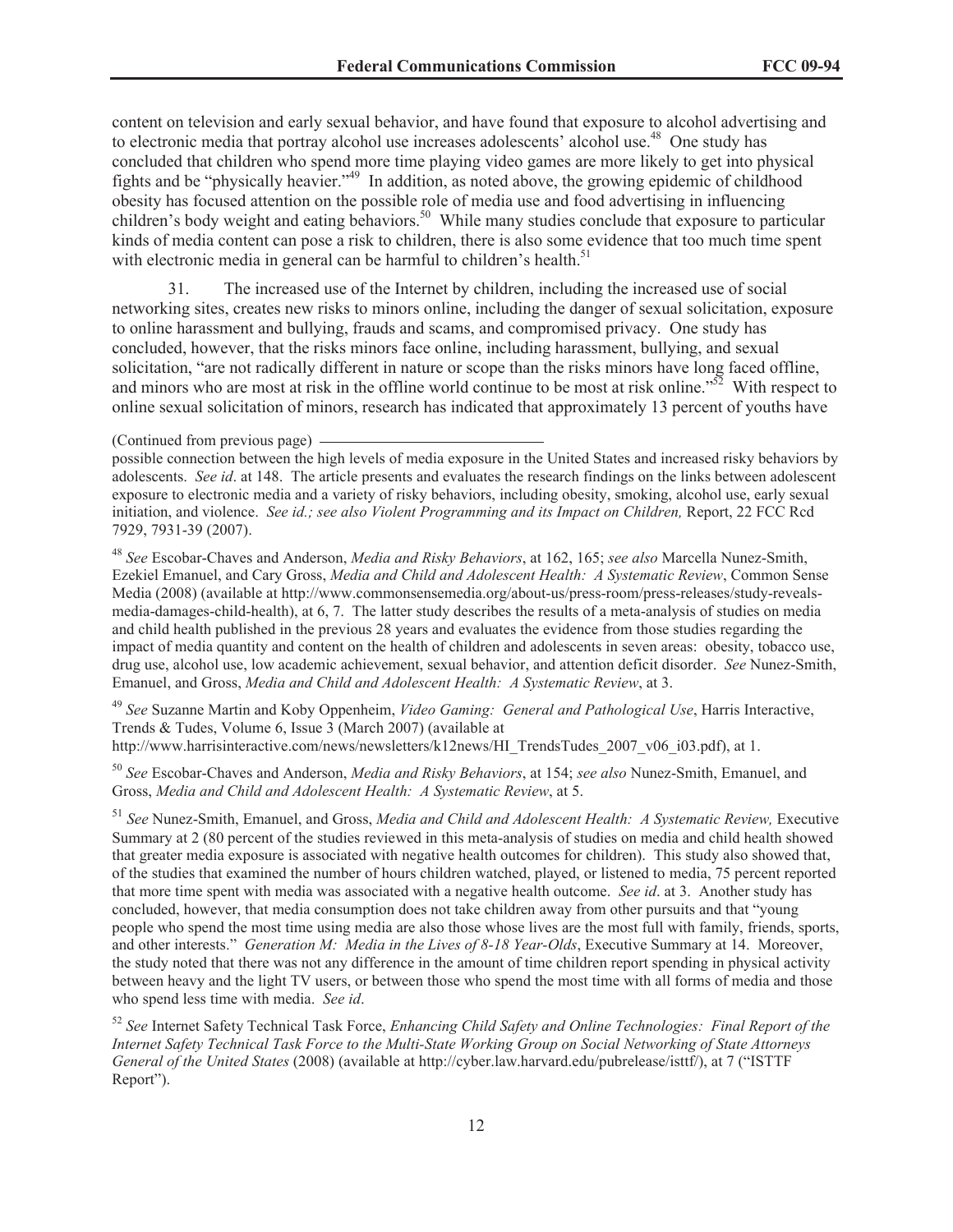received sexual solicitations online, and most of these recipients are between 14 and 17 years of age.<sup>53</sup> Research has also found that most sexual solicitors of children online are other adolescents rather than adults.<sup>54</sup> The percentage of youths who receive sexual solicitations online has declined in recent years, however, and research has suggested that online harassment or cyberbullying of children may pose a more common threat.<sup>55</sup> Although studies differ widely in the number of adolescents that report being victimized by the use of the Internet, text messages, or email to embarrass or threaten them, one study conducted in 2005 found that more than 70 percent of teens had been harassed in the previous year.<sup>56</sup> Concerns have been expressed also about the potential infringement of privacy and potential exploitation of children online, ranging from concerns about children posting personal information online to concerns about commercial organizations targeting children through such practices as "data-mining."<sup>57</sup> One study has concluded that 46 percent of children have disclosed personal information to someone they met online<sup>58</sup>

32. We seek comment on these and other possible risks we have not identified. What are the chief harms that can befall children from using electronic media, and how serious are they? What do child psychologists, educators, and academics know today about the risks of media exposure to children? Is there a consensus about the most significant risks? Are there certain risks that are just as likely to be present even when children are not using electronic media?<sup>59</sup> Do the risks vary depending on the child's age, socio-economic class, or other factors? Are there studies other than the ones cited above that are important to consider with respect to the risks electronic media pose to children? Among the studies that have been conducted, which ones are more reliable or more widely recognized as providing important information on this issue? Do these studies account for the newest media technologies? Are there important gaps in the understanding of the risks of electronic media to children that should be filled by further studies? If so, what studies should be done and what role should the Commission play in facilitating further learning about these risks?

33. In addition, the level of awareness of these risks among parents, teachers, and children is unclear. We seek to learn more about how aware parents, teachers, and children are of the risks of electronic media exposure. What efforts have been made and should be made to educate parents, teachers, and children about these risks?

## **2. Impact of Advertisements on Children**

34. Exposure to excessive and exploitative advertisements is a significant risk children face from electronic media. Advertisements of particular concern for children include: (i) those that promote products specifically to children; (ii) those that promote unhealthy food, thereby contributing to childhood obesity, and (iii) those that contain inappropriate content, such as offensive language, sexual content, and

<sup>58</sup> *See* ISTTF Report at 58.

<sup>59</sup> *See, e.g*., *id*. at 7 (concluding that the risks minors face online, including harassment, bullying, and sexual solicitation, "are not radically different in nature or scope than the risks minors have long faced offline").

<sup>53</sup> *See id.* at 15.

<sup>54</sup> *See id*.

<sup>55</sup> *See id; see also* Subrahmanyam and Greenfield, *Online Communication and Adolescent Relationships*, at 134.

<sup>56</sup> *See* Subrahmanyam and Greenfield, *Online Communication and Adolescent Relationships,* at 127-28; *see also*  ISTTF Report at 17.

<sup>57</sup> *See* ISTTF Report at 57-59; *see also New.Net, Inc. v. Lavasoft,* 356 F.Supp.2d 1071, 1077-78 (C.D. Cal., 2003) (defining data mining as "collecting and storing information about end users' Internet browsing activities and using that information to target end users ....").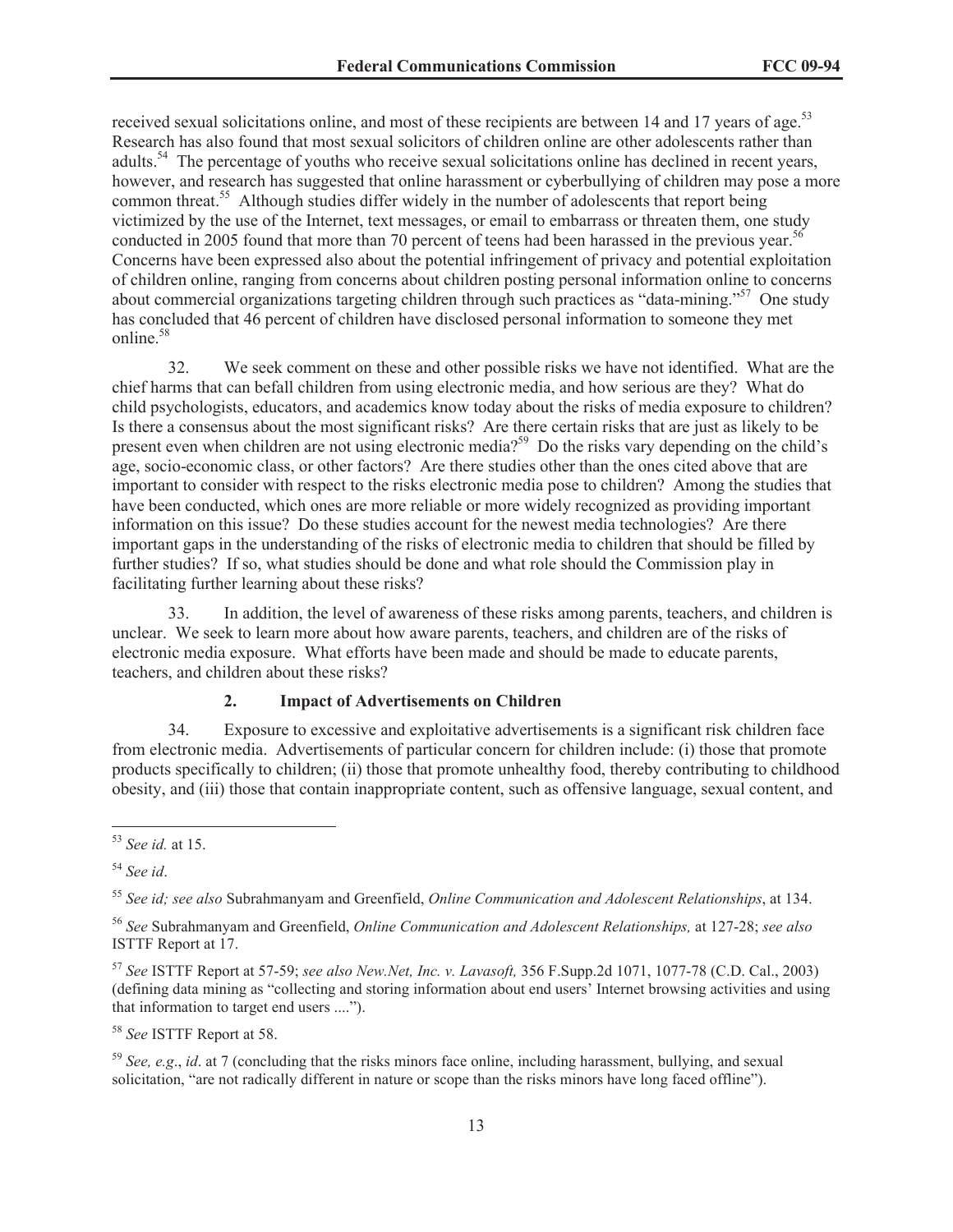violence. While we discuss below the means parents have to protect children from the risks of electronic media use, those means might be less useful in protecting children from advertisements. For example, household media rules are unlikely to be effective in protecting children from inappropriate advertisements, because parents are usually not aware of the content of a particular advertisement before a child sees it. Similarly, parental control technologies generally block entire programs or websites rather than specific commercials contained within otherwise acceptable content for children.

35. What do child psychologists, educators, and academics know about the effects of advertisements on children?<sup>60</sup> In what ways do these effects vary based on a child's age, socio-economic class, or other factors? Among the studies that have been conducted, which ones are most reliable or most widely recognized as providing important information on this issue? Do these studies consider advertisements carried on newer media technologies, such as the Internet and mobile devices? Do advertisements for beneficial products, such as nutritious foods, produce positive effects for children? Are there significant gaps in the understanding of the effects of advertisements on children that should be filled by further studies? If so, what studies should be done and what role should the Commission play in facilitating further learning about these risks?

36. New digital media also make possible new forms of advertising that warrant scrutiny into how they impact children. As discussed above, these forms of advertising include interactive advertisements, including advergames,<sup>61</sup> and embedded advertisements,<sup>62</sup> as well as behavioral and viral advertising campaigns. To what extent are children subjected to these new forms of advertising, including when using the Internet and mobile devices? What do child psychologists, educators, and academics know about the effects of these new forms of advertising on children? Can they have a positive impact if the advertisement is for something beneficial, such as nutritious food?

37. The CTA is an example of a governmental action to ensure that one type of medium – television – limits the amount of advertising viewed by children. Specifically, as implemented by the Commission, the CTA requires commercial television licensees, cable operators, and DBS providers to limit the amount of commercial matter that may be aired during children's television programs to not more than 10.5 minutes per hour on weekends and not more than 12 minutes per hour on weekdays.<sup>63</sup> In

<sup>60</sup> *See supra* Section III.C.1.

<sup>61</sup> *See* Kaiser Family Foundation, *It's Child's Play: Advergaming and the Online Marketing of Food to Children* (July 2006) (available at http://www.kff.org/entmedia/upload/7536.pdf), at 1 (describing advergames as "advertisersponsored video games [that] embed brand messages in colorful, fun, and fast-paced adventures. They are created by a firm for the explicit purpose of promoting one or more of its brands."). The article also notes that advergames are "a particular form of 'branded entertainment' which is the insertion of a brand within an entertainment property (*e.g*., product placement in film, television show or video game). In so doing, the lines between entertainment and advertising become blurred." *Id.*

<sup>62</sup> We note that there are pending NPRMs on interactive and embedded advertising in television. *See Children's Television Obligations of Digital Television Broadcasters*, Report and Order and Further Notice of Proposed Rulemaking, 19 FCC Rcd 22943, 22967 (2004) ("*2004 Order and FNPRM*"); *Sponsorship Identification Rules and Embedded Advertising*, Notice of Inquiry and Notice of Proposed Rule Making, 23 FCC Rcd 10682 (2008). Parties wishing to update the record on the issues of interactive television and embedded advertising in broadcasting and cable programming may file *ex parte* submissions in those proceedings.

<sup>63</sup> *See* 47 U.S.C. § 303a; *see also* 47 C.F.R. § 25.701(e); *Implementation of Section 25 of the Cable Television Consumer Protection and Competition Act of 1992, Direct Broadcast Satellite Public Interest Obligations*, Sua Sponte Reconsideration, 19 FCC Rcd 5647, 5668 (2004) (extending commercial limits rules to DBS operators). Certain changes in the commercial limits that have been applied to commercial television licensees and cable operators do not currently apply to DBS providers. *See 2004 Order and FNPRM*, 19 FCC Rcd at 22968, ¶ 73 (pending NPRM proposing to apply the revised definition of commercial matter and the restriction on the display of (continued….)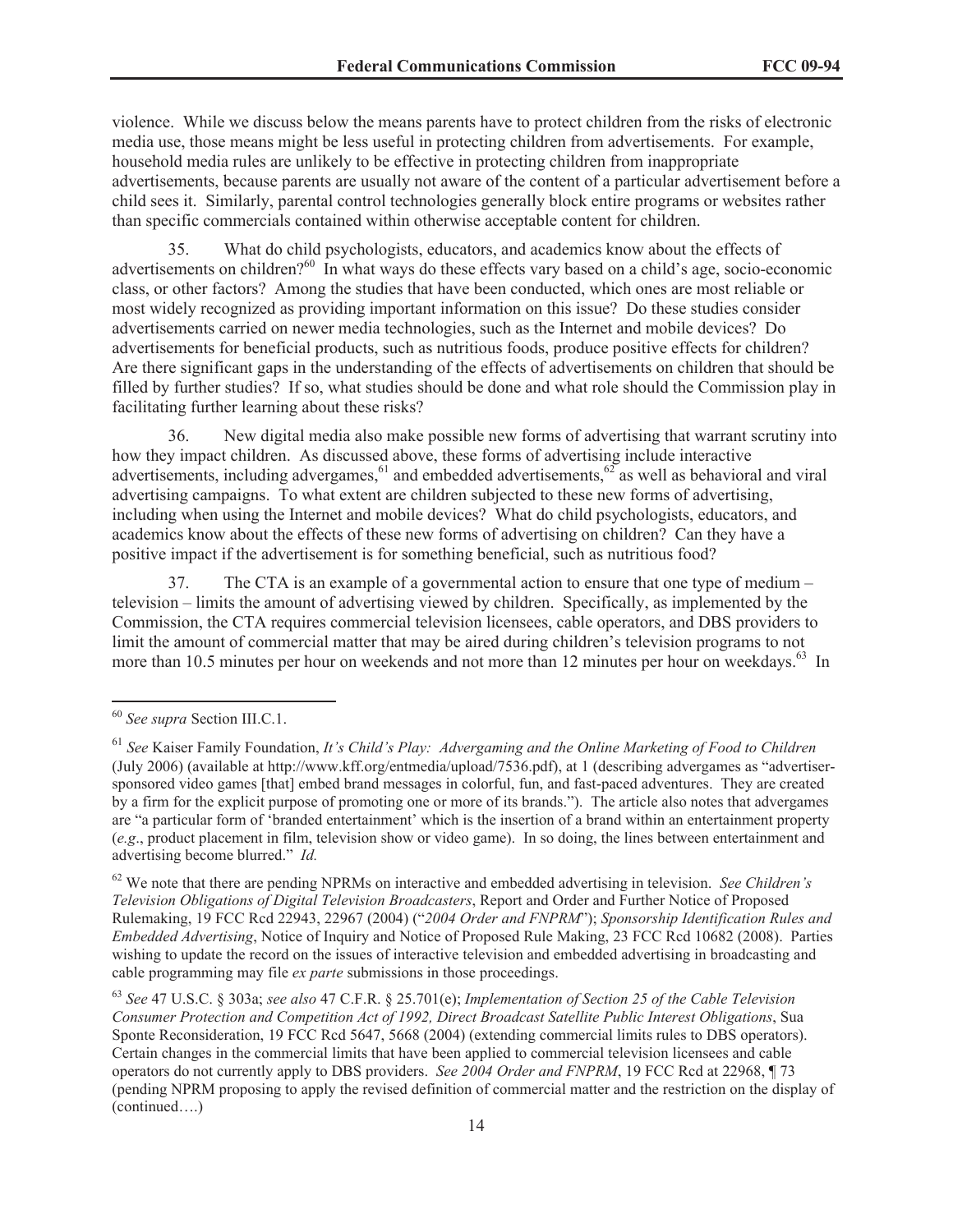addition, the Commission requires broadcasters to use separations or "bumpers" between programming and commercials to assist children in distinguishing between advertisements and program content.<sup>64</sup> We invite information about the effectiveness of these rules in limiting commercial material viewed by children on television and how they might be improved.

38. The CTA's commercial limits apply only to broadcast, cable, and satellite television. To what extent are children exposed to excessive and exploitative advertisements on media other than television? What actions, if any, should government take to create incentives to limit the exposure of children to advertisements and to promote associated policies, such as the separations policy, on these other media? Are there examples of voluntary industry efforts to limit the exposure of children to advertisements on these other media? Have these efforts been successful?

39. The role of advertising in the spread of childhood obesity also warrants further study. The Commission has participated in the Task Force on Media and Childhood Obesity, which included representatives from the media, advertising, food, and beverage industries, along with consumer advocacy groups, healthcare experts, and academics.<sup>65</sup> The Task Force met in an effort to examine the impact of media on childhood obesity and to explore voluntary recommendations to address the phenomenon. In addition, the Better Business Bureau has created the Children's Food and Beverage Advertising Initiative to provide food and beverage advertisers with a self-regulation mechanism for advertisements aimed at children.<sup>66</sup> The Initiative is aimed at "shifting the mix of advertising messaging directed to children under 12 to encourage healthier dietary choices and healthy lifestyles."<sup>67</sup> Have these voluntary efforts to curtail advertising of unhealthy food to children proven effective? Do these commitments extend beyond television to other media platforms, such as the Internet and mobile devices? Are additional actions needed to address these concerns?

40. We invite comment also on the extent to which parents are concerned about exposure of children to inappropriate content within advertisements on various media, such as offensive language, sexual content, and violence.<sup>68</sup> To what extent are commercials containing inappropriate content aired during children's television programming or during general audience programming that may be viewed by children, such as sports programming? Is it feasible to block advertisements that may be inappropriate for children on various media platforms? What are the costs and benefits? What likely economic impact would this have on advertiser-supported media? If the benefits outweigh the costs, what actions could government or industry take to ensure that children are not exposed to inappropriate content? What incentives could the government provide to encourage age-appropriate advertising practices? One (Continued from previous page)

commercial website information to DBS providers). For the purposes of the commercial limits rule, "children's programming" is defined as "programs originally produced and broadcast primarily for an audience of children 12 years old and younger." 47 C.F.R. §§ 73.670 note 2, 76.225 note 2; *see also* supra note 35 (discussing definition of "core programming").

<sup>64</sup> *See Policies and Rules Concerning Children's Television Programming,* Report and Order, 6 FCC Rcd 2111, 2118 (1991), *recon. granted in part*, 6 FCC Rcd 5093 (1991). In addition, the Commission considers any children's programming associated with a product, in which commercials for that product are aired, to be a "program length commercial." *See id.* at 2117-18.

<sup>65</sup> *See Brownback, FCC Announce Media Task Force Participants*, Press Release (Jan. 23, 2007) (available at http://brownback.senate.gov/pressapp/record.cfm?id=267849).

<sup>66</sup> *See About the Initiative* (available at http://www.bbb.org/us/about-children-food-beverage-advertising-initiative/).

<sup>67</sup> *Id.*

<sup>68</sup> *See, e.g*., Letter from Susan Linn, Campaign for a Commercial-Free Childhood, to Marlene H. Dortch, Secretary, FCC, MB Docket No. 09-26 (Aug. 4, 2009) (expressing concern with the marketing of violent PG-13 movies to children).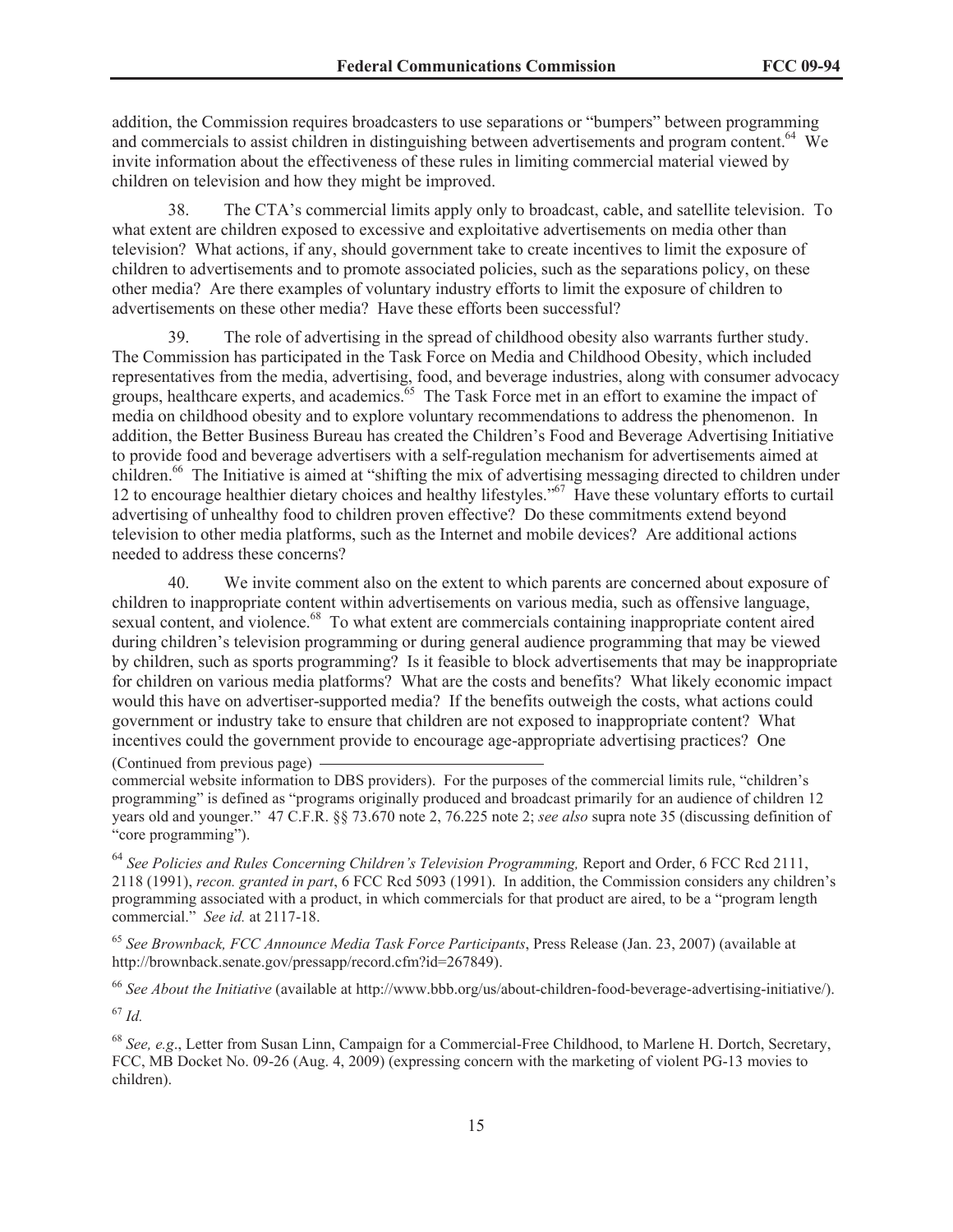concern raised previously is the airing during children's television programming of promotions for upcoming television programs that may themselves contain inappropriate content.<sup> $69$ </sup> We note that the Commission's definition of "commercial matter" for purposes of the commercial time limits may discourage the airing of these inappropriate promotional materials.<sup>70</sup> Specifically, the definition of "commercial matter" includes all promotions of television programs or video programming services other than "children's or other age-appropriate programming appearing on the same channel or promotions for children's educational and informational programming on any channel."<sup>71</sup> Accordingly, nonexempted promotional materials aired during programming produced for children age 12 and younger must be counted as commercial time. Has this rule limited the exposure of young children to inappropriate promotional materials during children's television programming?

## **3. Protecting Children from the Risks**

41. Through household media rules and parental control tools, parents have some ability today to protect children from the risks of electronic media use. As discussed below, we seek comment on the level of awareness among parents of these protections and how effective these tools have been in combating risks posed by media consumption. We recognize that these issues may not be resolved solely by technology solutions. Accordingly, we also seek comment on non-technological solutions that will help protect children. In assessing these protections, we urge commenters to consider the impact of media convergence. While media convergence has many benefits, it may also make it more difficult for parents to protect their children from the risks of media exposure. For example, content that parents may block via the V-chip on the home television set, such as a program that is rated TV-14, may be freely accessible to their children on the Internet. Moreover, while indecency regulations apply to radio and television broadcasting, subscription services have generally received different regulatory treatment, requiring parents to take additional actions to protect children when using these services. In addition, children can now access television programming and the Internet on their mobile devices outside the home, where no parent is present. How does the mobile nature of media today affect the ability of parents to monitor their children's media consumption? What strategies have parents used to monitor their children's media exposure outside of the home? Have these strategies been effective? Is there more that government or industry should do to keep pace with this convergence and increase parents' ability to control the content to which their children are exposed? How can or should current laws be updated to reflect this convergence and to keep pace with changes in technology?

42. We also note that household media rules and parental control technologies require parental involvement in their children's media use. Some parents, however, may be unaware of the risks from electronic media use or choose not to be engaged in their children's media use. Because household media rules and parental control tools will not protect children of these parents, they face increased risk of harm in the digital world. We invite comment on what can or should government or industry do to protect these children from that harm. Is teaching media literacy to children in schools starting at a young age, as discussed further below, the best way to protect these children? In addition, as children grow older, they may become more media savvy than their parents and may be able to circumvent controls put in place by their parents. What options are there to protect these children from the risks of exposure to electronic media?

<sup>69</sup> *See 2004 Order and FNPRM*, 19 FCC Rcd at 22964-65.

<sup>70</sup> *See* 47 C.F.R. §§ 73.670 note 1, 76.225 note 1; *see also Children's Television Obligations of Digital Television Broadcasters*, Second Order on Reconsideration and Second Report and Order, 21 FCC Rcd 11065, 11084 (2006) ("*2006 Order*").

<sup>71</sup> *See* 47 C.F.R. §§ 73.670 note 1, 76.225 note 1.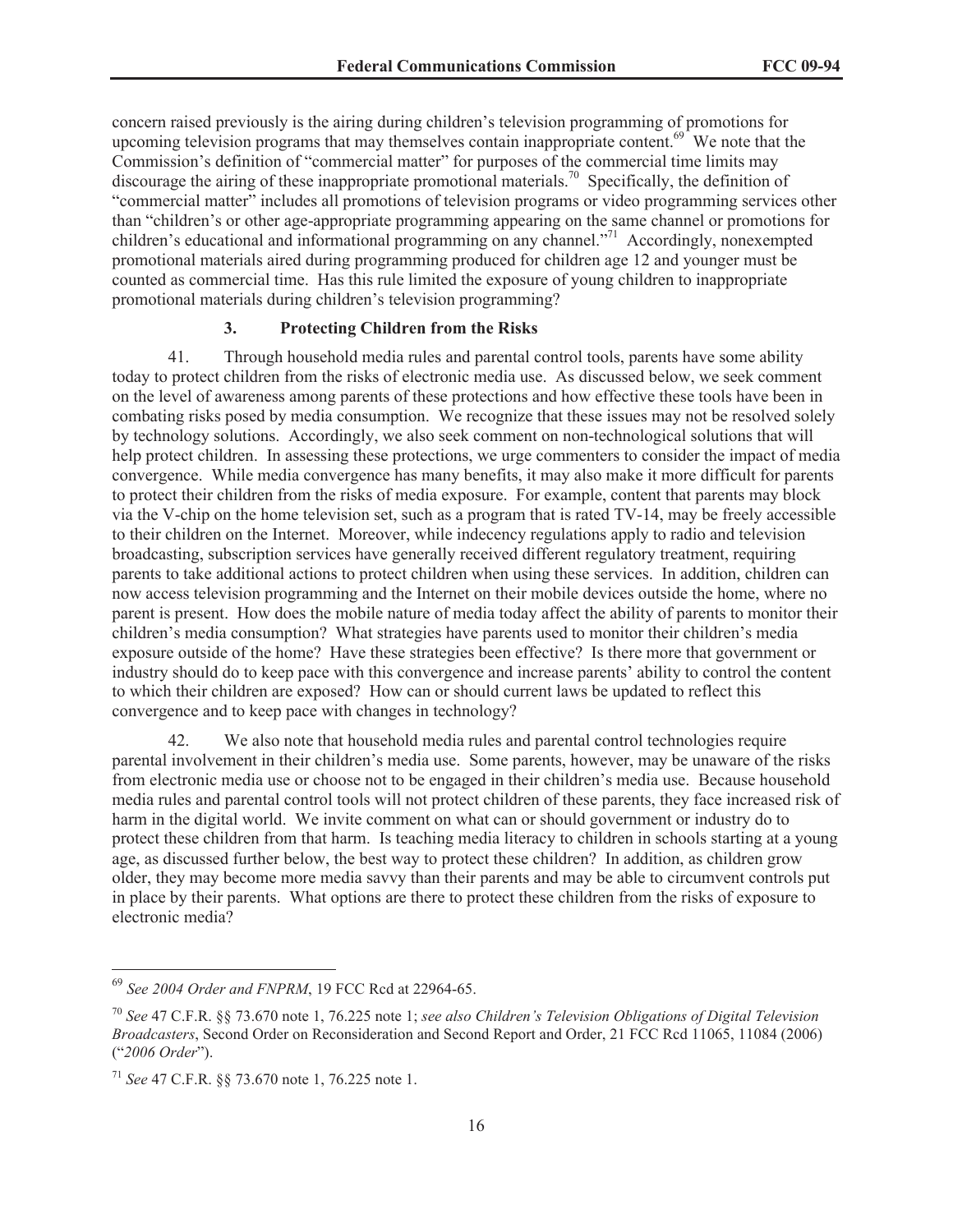#### **a. Household Media Rules**

43. One means for protecting children from the risks of electronic media consumption is for parents to establish rules governing their children's media use ("household media rules").<sup>72</sup> What studies describe the extent to which parents have established and implemented household media rules?<sup>73</sup> Have these strategies been successful in protecting children?<sup>74</sup> How can household media rules protect children when they are using technologies outside the home, such as mobile devices? Are different strategies required for newer media, such as texting and social networking sites, than for more traditional media, such as television? Are there particular rules or strategies that can serve as best practices for particular media or across media? Are there resources for parents to learn more about establishing and implementing household media rules?

### **b. Technology and Parental Control Tools**

44. Another way to protect children from the risks of electronic media consumption is through the use of parental control technologies. In the CSVA Report, we identified a wide range of parental control tools that exist and are available today with respect to over-the-air television, cable and satellite television, audio-only programming, wireless services, non-networked devices such as DVD players, video games, and the Internet.<sup>75</sup> We found that the record in that proceeding indicated that no single parental control technology available today works across all media platforms.<sup>76</sup> Moreover, even within each media platform, we found that the available technologies vary greatly with respect to certain

 $74$  For example, a 2005 survey of children – rather than parents – concluded that parents do not always enforce rules about television use. According to the survey, 46 percent of children said their parents had rules about television viewing, but only 20 percent said the rules were enforced most of the time, and 23 percent said the rules were enforced some, little, or never. *See Generation M: Media in the Lives of 8-18Year-Olds* at Appendix 3.3.

<sup>72</sup> *See, e.g.,* Adam Thierer, *Parental Controls & Online Child Protection: A Survey of Tools and Methods Version 4.0* (Summer 2009) (available at http://www.pff.org/parentalcontrols/), at 25-43 (stating that household media consumption rules can be grouped into four general categories: (i) "where" rules; (ii) "when and how much" rules; (iii) "under what conditions" rules; and (iv) "what" rules) ("Thierer Report").

<sup>&</sup>lt;sup>73</sup> For example, a 2007 study conducted by the Kaiser Family Foundation found that 65 percent of parents surveyed said they "closely" monitor their children's media use. *See 2007 Kaiser Family Foundation Study* at 1. Parents said they used a variety of tools to help them monitor their children's media use, including setting rules about when children can use media and what channels they can watch and by keeping the television and/or computer in a public space in the home. *See id*. at 1, 8. According to data collected in 2004 by the U.S. Census Bureau, 47 percent of teenagers were subject to restrictions imposed by their parents on what, when, and for how long they watched television, up from 40 percent in 1994. *See* U.S. Census Bureau, *Parents More Active in Raising Their Children; More Children Get Television Restrictions* (Oct. 31, 2007) (available at http://www.census.gov/Press-Release/www/releases/ archives/children/010850.html). The study also found that (i) 68 percent of three-to-fiveyear-olds were subject to restrictions imposed by their parents on what, when, and for how long they watched television, up from 54 percent in 1994; and (ii) 71 percent of six-to-eleven-year-olds were subject to restrictions imposed by their parents on what, when, and for how long they watched television, up from 60 percent in 1994. *See*  U.S. Census Bureau*, A Child's Day: 2004 (Selected Indicators of Child Well-Being)* (2007) (available at http://www.census.gov/ population/socdemo/well-being/2004\_detailedtables/04tabD12.xls), at Table D12.

<sup>75</sup> *See generally* CSVA Report. With respect to broadcast television and radio, the CSVA Report further explained that government indecency regulation, which is mandated by 18 U.S.C. § 1464 and section 16(a) of the Public Telecommunications Act of 1992, 106 Stat. 954, 47 U.S.C. § 303 nt., also protects children from some risks posed by media consumption. *See* CSVA Report at ¶ 14.

<sup>76</sup> *See* CSVA Report at ¶ 5.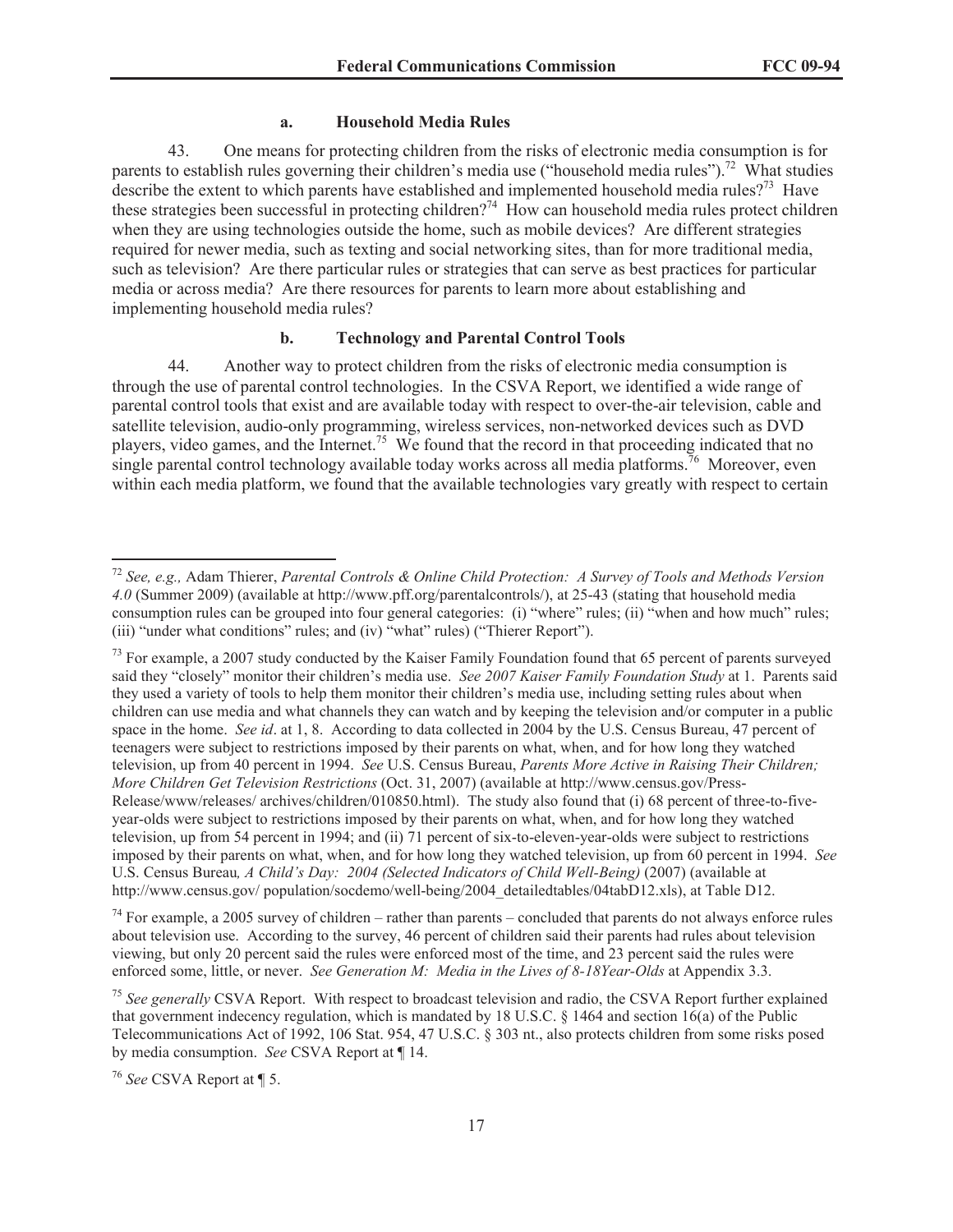criteria.<sup>77</sup> Generally, we identified five areas for further study with respect to parental control tools across media platforms: (i) level of consumer awareness of such tools;<sup>78</sup> (ii) pace of adoption;<sup>79</sup> (iii) ease of use;<sup>80</sup> (iv) familiarity with and understanding of ratings systems;<sup>81</sup> and (v) pace of innovation.<sup>82</sup> As discussed below, we seek comment on each of these issues in order to increase our understanding of how parental control technologies can best be used to protect children in an evolving electronic media marketplace.

45. *Level of Consumer Awareness of the Tools*. We seek comment on the extent to which parents are aware of specific parental control technologies across all media platforms.<sup>83</sup> To what extent does the level of awareness differ among media? What additional promotional and educational efforts would be effective in increasing awareness of these parental control technologies? In the CSVA Report, we noted that estimates of awareness of the V-chip among parents vary from 49 percent to 69 percent.<sup>84</sup> We seek comment on what actions, if any, should Congress, the Commission, or industry take to increase awareness of the V-chip as a tool to protect children from inappropriate content on broadcast television.<sup>85</sup> Would a joint effort between the Commission and industry similar to that undertaken in connection with the DTV transition be effective in familiarizing parents with the available tools? If so, how should such an outreach program be most effectively structured?

46. *Pace of Adoption*. We seek comment on the extent to which parents are adopting specific parental control technologies.<sup>86</sup> To the extent that the adoption rate is low, what reasons, if any, besides lack of awareness keep parents from adopting parental control technologies, and to what extent do these reasons differ among media?<sup>87</sup> For example, in the CSVA Report, we noted that adoption of control

<sup>80</sup> *See id*. at ¶ 208.

- <sup>83</sup> *See id*. at ¶ 206.
- <sup>84</sup> *See id*. at ¶ 16.

<sup>86</sup> *See id*. at ¶ 207.

<sup>77</sup> *See id*. These criteria include (i) cost to consumers; (ii) level of consumer awareness/promotional and educational efforts; (iii) adoption rate; (iv) customer support; (v) ease of use; (vi) means to prevent children from overriding parental controls; (vii) blocking content/black listing; (viii) selecting content/white listing; (ix) access to multiple ratings systems; (x) parental understanding of ratings systems; (xi) reliance on non-ratings-based system; (xii) ability to monitor usage and view usage history; (xiii) ability to restrict access and usage; (xiv) access to parental controls outside of the home; and (xv) tracking. *See id*. at ¶¶ 187-204.

<sup>78</sup> *See id*. at ¶ 206.

<sup>79</sup> *See id*. at ¶ 207.

<sup>81</sup> *See id*. at ¶ 209.

<sup>82</sup> *See id. at* ¶ 210.

<sup>85</sup> *See id*. at ¶¶ 47-48 (discussing options such as including a V-chip button on television remote controls that take consumers directly to the V-chip menu; including an insert, separate from the owner's manual, in the packaging for TV sets that clearly explains how to program the V-chip; offering "family friendly" sets that are already preprogrammed at a given V-chip setting); *id*. at ¶¶ 53-55 (discussing ways to educate parents about the V-chip in order to increase V-chip use and awareness).

<sup>&</sup>lt;sup>87</sup> For example, with respect to the V-chip, the CSVA Report noted that a lack of understanding of the ratings system and difficulty in using the V-chip are two factors limiting parental adoption of the V-chip. *See id.* at  $\P$  19, 25, 27. The CSVA Report noted that data regarding other technologies was lacking. *See id*. at ¶ 207.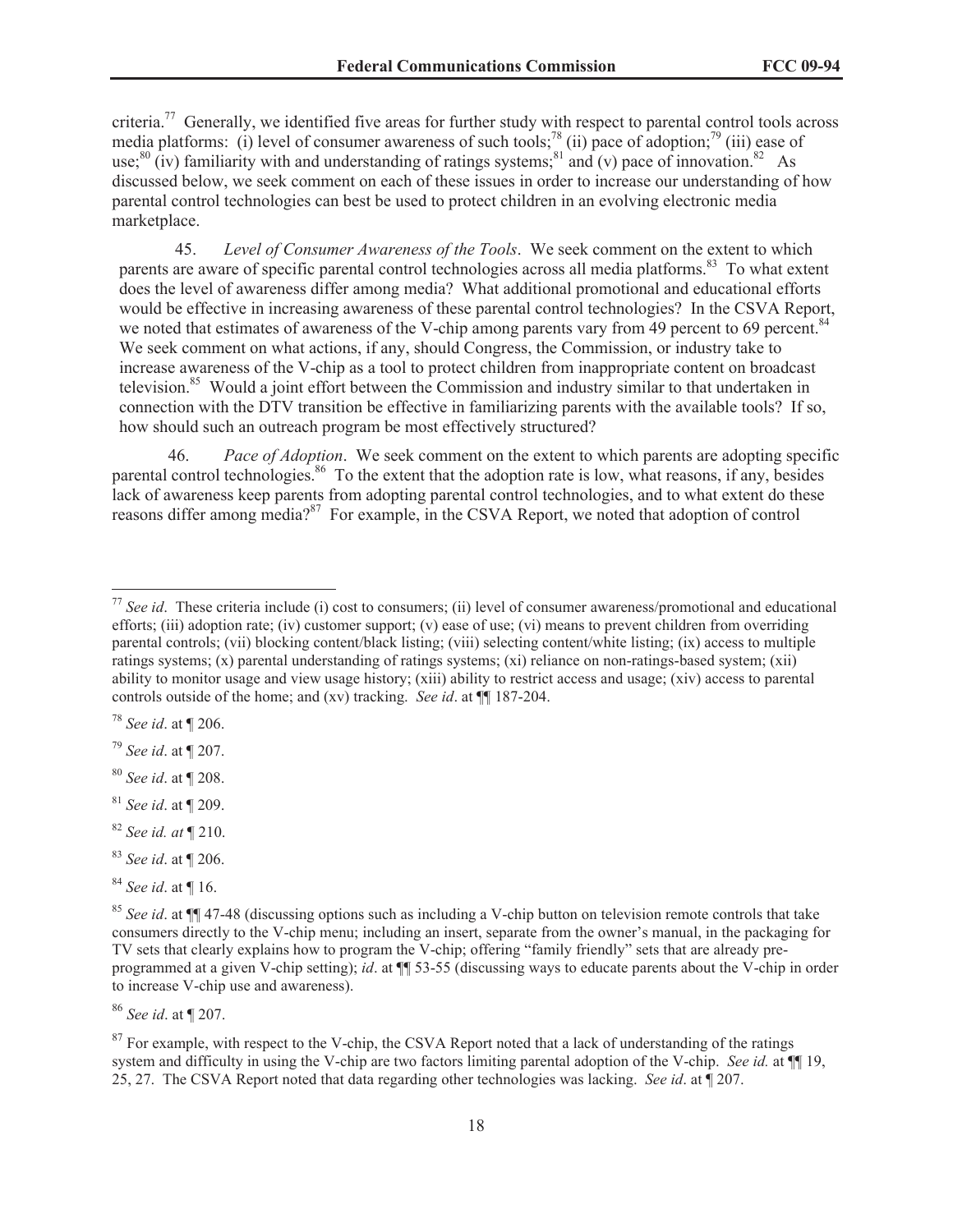technologies may be greater for the Internet than for broadcasting and other traditional media.<sup>88</sup> We invite comment on the reasons for this difference in adoption rates. We also seek comment on whether and, if so, what actions could be taken to increase adoption of parental control technologies. In the CSVA Report, we noted that estimates of V-chip adoption vary from 5 percent to 16 percent of parents.<sup>89</sup> We seek comment on what actions, if any, Congress, the Commission, or industry should take to increase adoption of the V-chip.<sup>90</sup> In this regard, we seek data and information about whether parents have doubts about the reliable application of the existing "TV Parental Guidelines" industry rating system by programmers or other responsible entities and, if so, whether those doubts affect parents' interest in using V-chip technology. Would improvements in the operation and visibility of the industry's Oversight Monitoring Board, which fields complaints about ratings, be helpful in addressing such doubts?

47. *Ease of Use*. We seek comment on what, if any, features of specific parental control technologies parents find easy to use and helpful, and what features they find confusing and difficult to use.<sup>91</sup> We seek comment on whether and, if so, how these technologies could be improved to make them easier for parents to use.

48. *Familiarity with and Understanding of the Ratings System*. We seek comment on whether parents are familiar with and understand the various ratings systems currently in use and the way content is evaluated for blocking and other purposes in conjunction with specific parental control technologies.<sup>92</sup> To the extent the level of familiarity or understanding is low, we seek comment on whether that lack of familiarity or understanding is impeding use of particular parental control technologies. We also seek comment on whether and, if so, what steps can be taken to increase familiarity and understanding of the various ratings systems. Are there studies or data from other countries that have ratings systems or other parental control technologies? In the CSVA Report, we noted studies indicating that many parents do not understand the existing TV Parental Guidelines used in conjunction with the V-chip.<sup>93</sup> We seek comment on ways to increase understanding of the TV Parental Guidelines.<sup>94</sup> Would the creation of a uniform rating system that would apply to various platforms be an appropriate objective? If so, how should such a system be structured and administered?

49. *Pace of Innovation*. We seek comment on the pace of innovation with respect to parental control technologies.<sup>95</sup> Is innovation in parental control technologies proceeding at a pace consistent with

<sup>89</sup> *See id.* at ¶ 17.

<sup>92</sup> *See id*. at ¶ 209.

<sup>93</sup> *See id*. at ¶ 25.

<sup>95</sup> *See id.* at ¶ 210.

<sup>&</sup>lt;sup>88</sup> *See id.* at ¶ 6. For example, the CSVA Report noted that estimates of V-chip usage vary from 5 percent to 16 percent of parents and one study concluded that only 17 percent of parents use cable parental controls, whereas another study found that half of parents have filtering or monitoring software installed on computers used by teens. *See id.* at ¶¶ 6, 17, 57, 145, 151. The CSVA Report noted that data regarding other technologies was lacking. *See id.* at ¶ 6.

<sup>90</sup> *See id*. at ¶ 31 (discussing whether improving the accuracy and transparency of the existing TV Parental Guidelines would increase V-chip usage, including through the following means: (i) action by the Monitoring Board, including through its handling of complaints about inappropriate ratings; (ii) increasing the size of the ratings icon on the screen, lengthening the time the icon remains on the screen, and playing an aural tone when the icon appears; (iii) adding more content descriptors to the TV ratings; and (iv) using alternative ratings systems); *see also supra* note 85.

<sup>91</sup> *See* CSVA Report at ¶ 208.

<sup>94</sup> *See id*. at ¶¶ 53-55 (discussing ways to educate parents about the TV Parental Guidelines).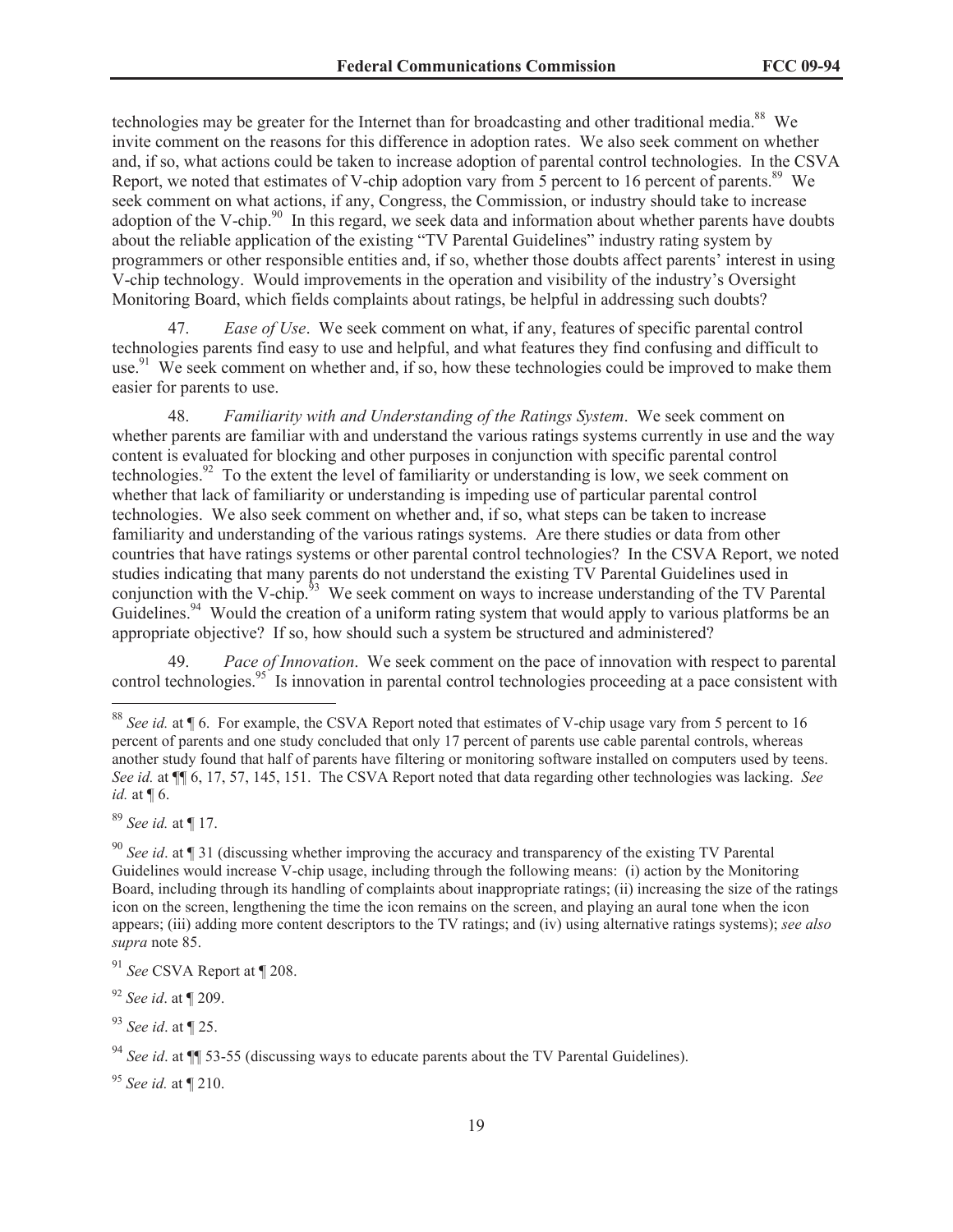other consumer technologies (*e.g*., computers, mobile phones and broadband devices)? We also seek comment on whether innovation in parental control technologies is proceeding at a pace that ensures that new parental control features and devices are being developed at a rate that meets evolving parental and caregiver needs. What is driving innovation in parental control technologies – is it the force of parental concerns, or is it simply the pace of innovation in media technologies themselves? In the CSVA Report, we noted a number of areas for further study regarding innovation with respect to V-chip technology.<sup>96</sup> Can the V-chip be used to select or "white list" television programs identified as "core" educational programs? How feasible would it be to add this function to the V-chip and what would be the costs and benefits of doing so? Can the current V-chip technology support an "open V-chip" that would allow parents to select from multiple ratings systems? Is further investment in the V-chip warranted, given the relatively low use of the V-chip and the increasing number of alternative parental control tools available to pay TV subscribers? What steps, if any, should Congress, the Commission, or industry take to give parents access to multiple content ratings for television in addition to ratings assigned by content producers?

#### **D. Media Literacy**

50. Some experts view increased media literacy and education for parents, teachers, and children as a key way to enable children to enjoy the benefits of electronic media while avoiding the potential harms.<sup>97</sup> We seek comment on how great a role media literacy can play in this respect and what actions can be taken to promote media literacy.

## **1. Is There a Minimum Necessary Level of Media Literacy?**

51. We seek comment on whether there is a minimum level of media literacy that parents, teachers, and children must have to ensure that children can participate effectively in modern society and enjoy the benefits of electronic media while avoiding the potential harms. By way of example, some of the necessary elements of media literacy might include knowledge of: (i) the various types of electronic media; (ii) the benefits of the electronic media landscape; (iii) how to access beneficial content; (iv) the risks of the electronic media landscape; (v) how to avoid these risks (for parents, this may include household media rules and use of parental control technologies; for children, this may include the critical thinking skills needed to make smart choices); (vi) how to distinguish between program content and

<sup>96</sup> *See id*. at ¶ 35 (raising issues for further study regarding use of the V-chip to block inappropriate television commercials); *id*. at ¶ 38 (raising issues for further study regarding use of the V-chip as an affirmative tool to "white list," or select, educational and informational programming for children); *id*. at ¶¶ 39-46 (raising issues for further study regarding independent ratings systems).

<sup>97</sup> *See* Dr. Tanya Byron, *Safer Children in a Digital World: the Report of the Byron Review* (2008) (available at http://www.dcsf.gov.uk/byronreview/), at 8, 107-17 (advocating the formation of an information and education strategy to raise the understanding of Internet safety among children, parents, and other responsible adults) ("Byron Review"); Common Sense Media, *Digital Literacy and Citizenship in the 21st Century: Educating, Empowering, and Protecting America's Kids* (June 2009) (available at http://www.commonsensemedia.org/digitalliteracy), at 6-7 (advocating media education for parents, teachers, and children); ISTTF Report at 6 ("greater resources should be allocated: to schools, libraries, and other community organizations to assist them in adopting risk management policies and in providing education about online safety issues"); Committee to Study Tools and Strategies for Protecting Kids From Pornography and Their Applicability to Other Inappropriate Internet Content, *Youth, Pornography, and the Internet* (Dick Thornburgh & Herbert S. Lin eds., National Academy Press 2002), at 218-57 ("[T]he committee has found that social and educational strategies are foundational for children's safe, effective, and appropriate use of the Internet.") ("NAS Report"); Thierer Report at 16, 145-68 ("[R]egardless of how robust they might be today, parental control tools and rating systems are no substitute for education—of both children and parents. . . . And government can play an important role by helping educate and empower parents and children to help prepare them for our new media environment.").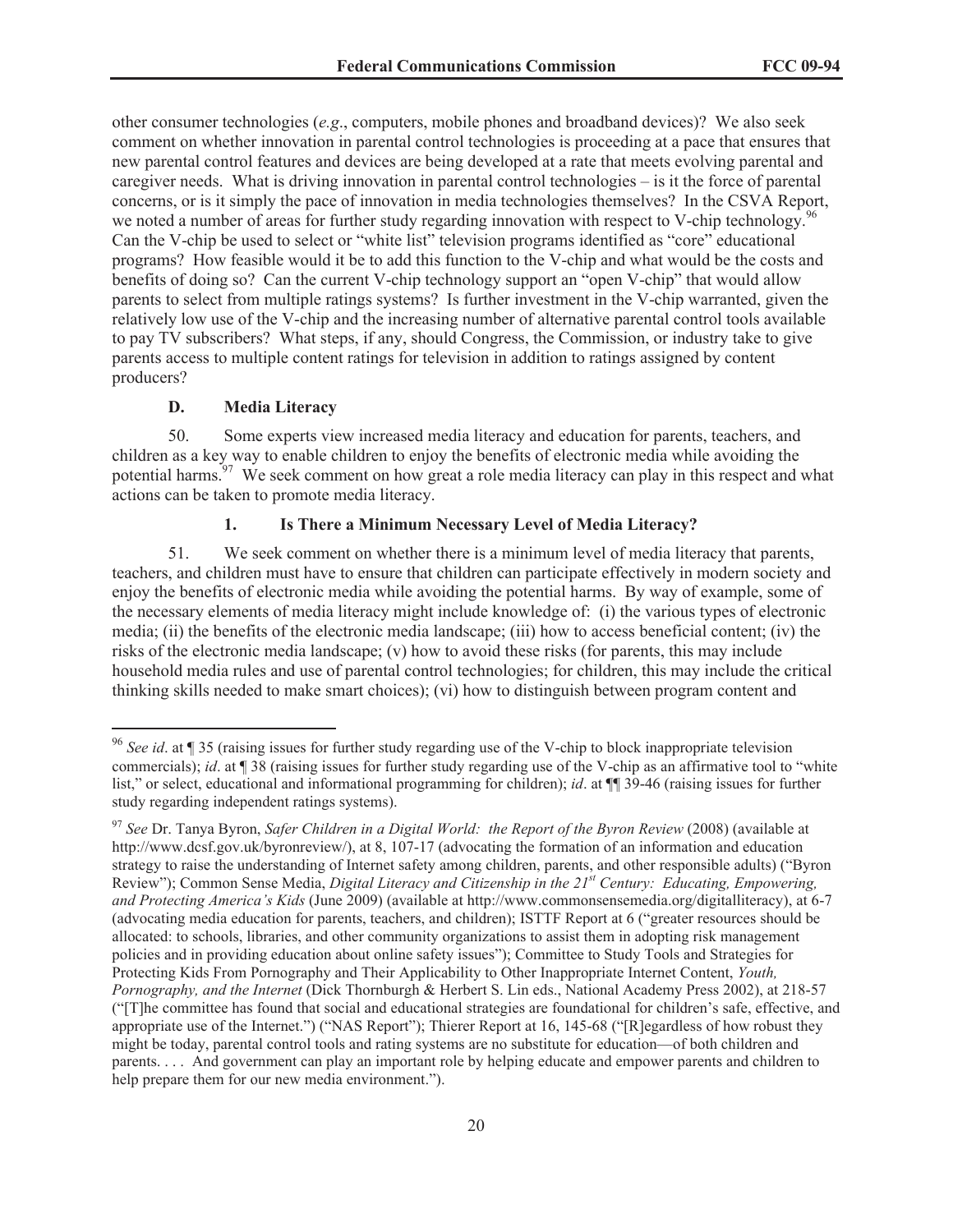advertising; and (vii) the privacy implications of using various media. Are all of these elements necessary to a minimal level of media literacy? Are there additional necessary elements? Are there studies of what parents, teachers, and children must know to be sufficiently media literate?

## **2. Teaching Media Literacy to All Stakeholders**

52. We seek comment on the availability and sufficiency of media literacy training for parents, teachers, and children. To what extent is media literacy a required part of school curricula throughout the nation?<sup>98</sup> Is media literacy education in schools particularly critical for those at-risk children whose parents are either unaware of the benefits and harms of media consumption or choose not to become involved in monitoring their children's media use?<sup>99</sup> At what age should children begin to be taught media literacy? Is it critical for such education to begin early in a child's development? What roles do the Department of Education and other government or private organizations play in this area? Are there studies or data on the effectiveness of media literacy education and which approaches work best for particular demographics? What are current best practices on teaching media literacy? Are there limitations on the value of teaching media literacy to children? For example, are there certain issues, such as the ability to understand persuasive intent in advertising, that children under a certain age lack the cognitive ability to comprehend?<sup>100</sup> We also note that schools are responsible for students' media consumption while they are in school. How do schools determine whether to use media literacy and/or control tools to protect children while consuming media in schools? What factors do schools consider in determining what is appropriate material for children to access? To what extent are schools blocking content that might be beneficial for children? Are there any studies or data available on the impact on long-range educational and/or career opportunities from limiting children's access to online resources? Is there anything that can and should be done to assist teachers and schools in managing students' media consumption and promoting students' media literacy while they are in school? How are parents and teachers taught media literacy? Are there examples of media literacy programs that could serve as a model for teaching parents and teachers? What role could or should the government, and the Commission in particular, play in ensuring that children, educators, and parents receive appropriate media literacy training? What role should the media industry play in this area?

## **3. Resources on Media Literacy**

53. While there is a significant amount of information on media literacy available today, it is unclear whether parents, teachers, and children are aware of this information or whether they can find this information easily.<sup>101</sup> Is there a single source today that pulls together existing information about media

<sup>98</sup> We note that several states include online safety as a part of their required school curriculum. *See, e.g.,* VA. CODE ANN. § 22.1-70.2 (Michie 2003); CAL. EDUC. CODE § 51871.5 (West 2008); 105 ILL. COMP. STAT. 5/27-13.3 (2009). In addition, The Children's Internet Protection Act ("CIPA"), as amended by Section 215 of the Broadband Data Improvement Act, requires schools and libraries that receive E-rate funds to have an Internet safety policy in place that, among other things, educates minors about "appropriate online behavior, including interacting with other individuals on social networking websites and in chat rooms and cyberbullying awareness and response." *See* Broadband Data Improvement Act, Pub. L. 110-385, § 215, 122 Stat. 4096, 4104 (2008).

<sup>99</sup> *See* Byron Review at 126 ("Schools and children's services have the potential to deliver e-safety support to all children, including those who do not receive it at home.").

<sup>100</sup> *See, e.g*., *Report of the American Psychological Association Task Force on Advertising and Children*, Summary of Findings and Conclusions at 4-5; Calvert, *Children as Consumers: Advertising and Marketing,* at 206, 215, 217.

<sup>&</sup>lt;sup>101</sup> We note that many organizations provide information on media literacy training. For example, the Center for Media Literacy makes available its "CML MediaLit Kit" (http://www.medialit.org/bp\_mlk.html), which it describes as "an accessible, integrated outline of the established foundational concepts and implementation models needed to assist schools and districts in organizing and structuring teaching activities using a media literacy lens." Common Sense Media also offers extensive information on media literacy, including "Common Sense Schools: Parent and (continued….)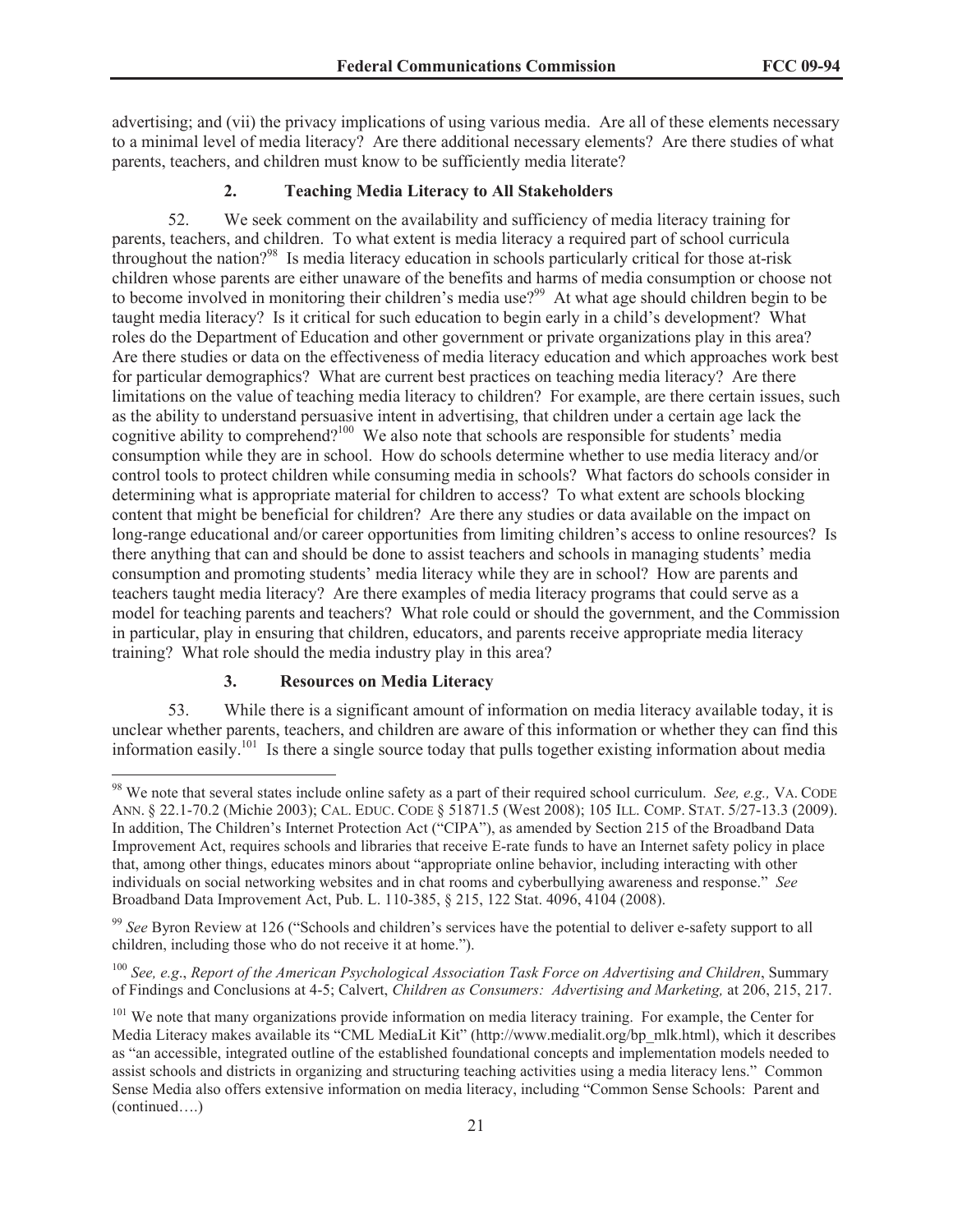literacy?<sup>102</sup> What are the available sources of such information? Should the government, and the Commission in particular, seek to establish an on-line resource? If so, how can the Commission best promote this resource so that parents and children are aware of it? Are there other governmental or private organizations that are working on or have already prepared such on-line resources? Are they comprehensive? Do they cover the latest technologies?

## **4. Other Outreach**

54. We seek comment on other efforts that would be effective in promoting media literacy among parents, teachers, and children. Some examples of these efforts might include promotional campaigns, outreach, and public service announcements ("PSAs").<sup>103</sup> What contribution could these efforts make toward promoting media literacy?

#### **E. Coordinating Government Efforts**

55. We recognize that other governmental activities are underway that address one or more of the issues raised here. For example, in the Broadband Data Improvement Act, Congress directed the National Telecommunications and Information Administration ("NTIA") to establish the Online Safety and Technology Working Group ("OSTWG") to examine, among others things, industry efforts to promote online safety through educational efforts, parental control technology, and blocking and filtering software.<sup>104</sup> The same law requires the Federal Trade Commission ("FTC") to carry out a nationwide program to increase public awareness and provide education about strategies to promote the safe use of

(Continued from previous page)

Teacher Media Education Program." *See* http://www.commonsensemedia.org/schools. The National Institute on Media and the Family makes available media literacy training materials that it claims "parents and professionals need to make informed and proactive media choices." *See* http://www.mediafamily.org/what\_we\_do/index.shtml. *See also* NetSmartz Internet Safety Presentations, http://www.netsmartz.org/Presentations/; CyberSmart!, http://www.cybersmartcurriculum.org/safetysecurity/; i-SAFE Inc., http://www.isafe.org/; iKeepSafe.org, http://www.ikeepsafe.org/.

<sup>102</sup> *See* Byron Review at 8, 123-25 (concluding that parents are overwhelmed by the amount of information available regarding Internet safety and advocating the development of a "one stop shop" to help the public navigate this information).

<sup>103</sup> *See id.* at 8, 118-121 (advocating the use of a social marketing campaign on Internet safety, combining blanket and targeted messages delivered through a wide range of media channels); NAS Report at 254-56; Thierer Report at 150-57 (advocating use of public and parental awareness campaigns on parental controls and online child protection efforts).

<sup>104</sup> *See* Broadband Data Improvement Act, Pub. L. 110-385, § 214(b), 122 Stat. 4096, 4104 (2008). Specifically, OSTWG is charged with reviewing and evaluating the following issues:

(1) the status of industry efforts to promote online safety through educational efforts, parental control technology, blocking and filtering software, age-appropriate labels for content or other technologies or initiatives designed to promote a safe online environment for children;

(2) the status of industry efforts to promote online safety among providers of electronic communications services and remote computing services by reporting apparent child pornography under section 13032 of title 42, United States Code, including any obstacles to such reporting;

(3) the practices of electronic communications service providers and remote computing service providers related to record retention in connection with crimes against children; and

(4) the development of technologies to help parents shield their children from inappropriate material on the Internet.

*See id.* The OSTWG held its first meeting on June 4, 2009 and must report its findings and recommendations to Congress within one year of the first meeting (*i.e*., by June 4, 2010).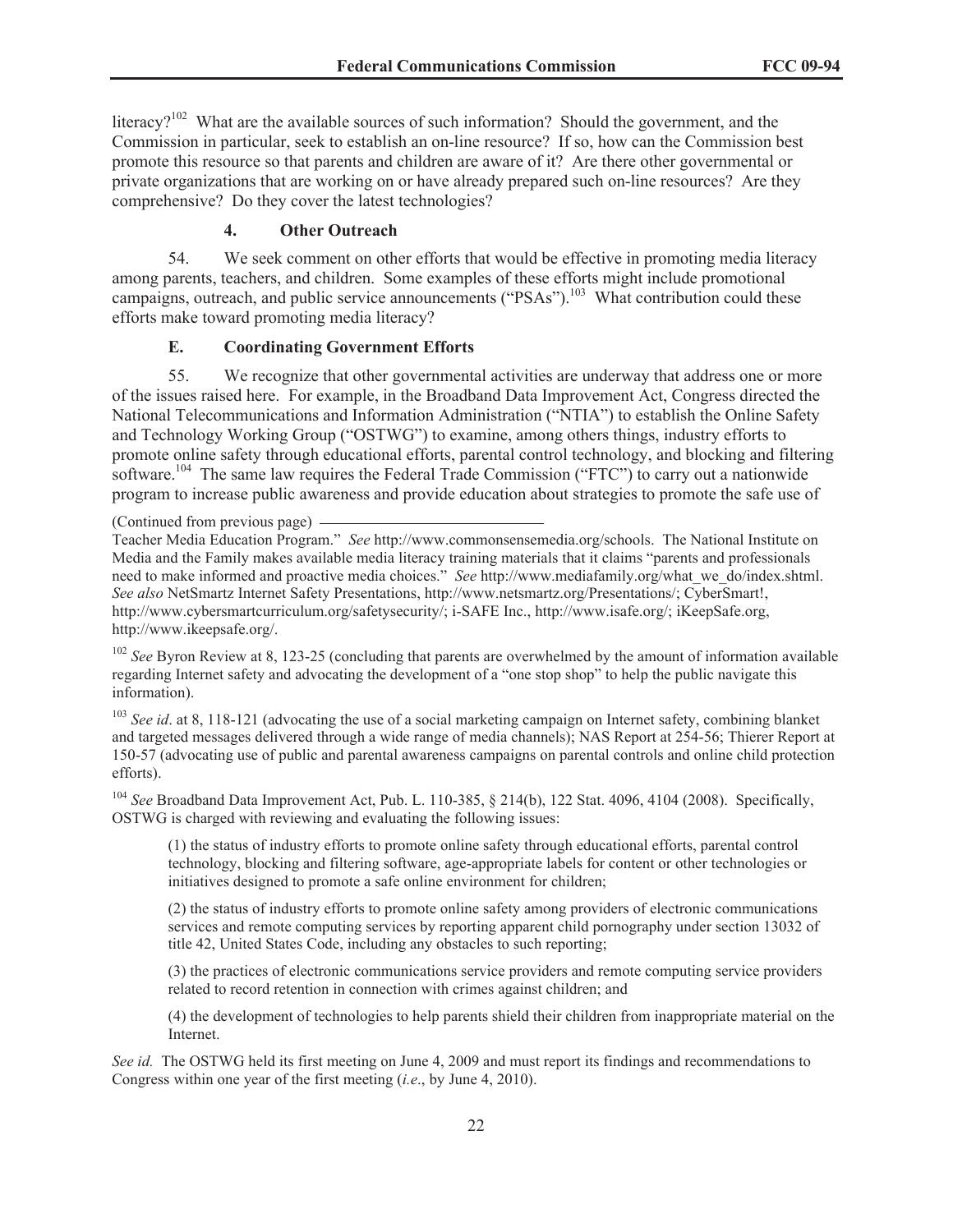the Internet by children, including encouraging best practices for Internet safety.<sup>105</sup> The Adam Walsh Child Protection and Safety Act of 2006 authorizes the Attorney General, in consultation with the National Center for Missing and Exploited Children, to carry out a public awareness campaign to demonstrate to children, parents, and community leaders how to protect children better on the Internet.<sup>106</sup> The same law directs the Attorney General to make grants to States, units of local government, and nonprofit organizations to establish programs for educating children and parents in the best ways for children to be safe when on the Internet.<sup>107</sup> Pursuant to the Children's Online Privacy Protection Act, the FTC has adopted rules detailing, among other things, the responsibilities of website operators that seek to collect information from children under the age of  $13^{108}$ .

56. The Commission recently partnered with OnGuard Online, a partnership with 11 federal agencies and 17 groups concerned with safety, hosted by the FTC, which provides practical tips "to help you be on guard against Internet fraud, secure your computer, and protect your personal information."<sup>109</sup> OnGuard Online provides educational material, videos, and games on a wide range of subjects including email scams, identity theft, kids privacy, social networking sites, spyware, and phishing. Much of the material can be downloaded, printed, embedded in third party websites, and otherwise widely used and distributed. The Commission looks forward to participating in and contributing to OnGuard Online.

57. We seek comment on any additional efforts underway, at either the federal or state level, that address the issues raised in this NOI. What can the Commission do to assist these existing governmental efforts? Are there areas that the government is not currently addressing that the Commission should address? Which of the ongoing governmental activities encompass media platforms other than online media, including television, radio, audio devices, and video games?

## **F. Legal Authority**

58. We note that the Commission has varying degrees of statutory authority with respect to different media. We ask commenters, in proposing any action, to discuss the source and extent of the Commission's authority to take the action, or whether new legislation would be needed to authorize such action. In addition, as discussed above, commenters should discuss the compatibility of any proposed action with the First Amendment.

#### **III. PROCEDURAL MATTERS**

## **A. Ex Parte Presentations**

59. This is an exempt proceeding in which ex parte presentations are permitted (except during the Sunshine Agenda period) and need not be disclosed.<sup>110</sup>

<sup>&</sup>lt;sup>105</sup> See id. at § 212, 122 Stat. at 4103. The Department of Education, Department of Justice ("DOJ"), and Federal Bureau of Investigation ("FBI") have web sites addressing Internet safety for children. *See* U.S. Department of Education, Internet Safety, http://www.ed.gov/about/offices/list/os/technology/safety.html; Project Safe Childhood, US Dept. of Justice, http://www.projectsafechildhood.gov/; A Parent's Guide to the Internet, http://www.fbi.gov/publications/pguide/pguidee.htm.

<sup>106</sup> *See* The Adam Walsh Child Protection and Safety Act of 2006, Pub. L. No. 109-248, § 629, 120 Stat. 587, 640 (2006).

<sup>107</sup> *See id*. at § 630, 120 Stat. at 640-41.

<sup>108</sup> *See* 15 U.S.C. §§ 6501-6506; 16 C.F.R. pt. 312.

<sup>109</sup> About Us - OnGuard Online (available at http://www.onguardonline.gov/about-us/overview.aspx).

<sup>110</sup> *See* 47 C.F.R. § 1.1204(b)(1).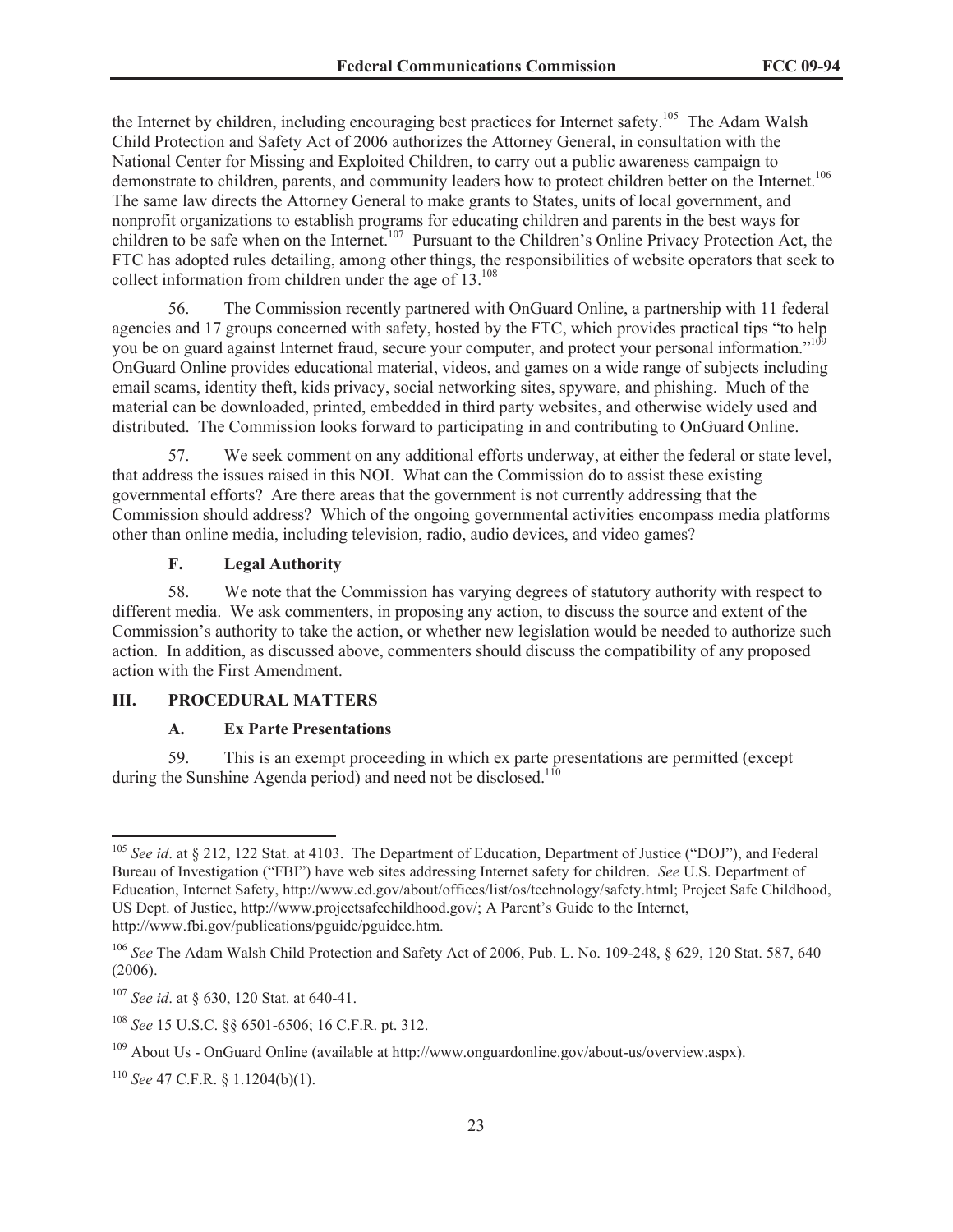# **B. Comment Filing Procedures**

60. Pursuant to sections 1.415 and 1.419 of the Commission's rules, 47 C.F.R. §§ 1.415, 1.419, interested parties may file comments and reply comments on or before the dates indicated on the first page of this document. Comments may be filed using: (1) the Commission's Electronic Comment Filing System (ECFS), (2) the Federal Government's eRulemaking Portal, or (3) by filing paper copies.<sup>111</sup>

- Electronic Filers: Comments may be filed electronically using the Internet by accessing the ECFS: http://www.fcc.gov/cgb/ecfs/ or the Federal eRulemaking Portal: http://www.regulations.gov. Filers should follow the instructions provided on the website for submitting comments.
	- In completing the transmittal screen, filers should include their full name, U.S. Postal Service mailing address, and the applicable docket or rulemaking number. Parties may also submit an electronic comment by Internet e-mail. To get filing instructions, filers should send an e-mail to ecfs@fcc.gov, and include the following words in the body of the message, "get form." A sample form and directions will be sent in response.
- Paper Filers: Parties who choose to file by paper must file an original and four copies of each filing. If more than one docket or rulemaking number appears in the caption of this proceeding, filers must submit two additional copies for each additional docket or rulemaking number.

Filings can be sent by hand or messenger delivery, by commercial overnight courier, or by firstclass or overnight U.S. Postal Service mail (although we continue to experience delays in receiving U.S. Postal Service mail). All filings must be addressed to the Commission's Secretary, Office of the Secretary, Federal Communications Commission.

- The Commission's contractor will receive hand-delivered or messenger-delivered paper filings for the Commission's Secretary at 236 Massachusetts Avenue, NE., Suite 110, Washington, DC 20002. The filing hours at this location are 8:00 a.m. to 7:00 p.m. All hand deliveries must be held together with rubber bands or fasteners. Any envelopes must be disposed of before entering the building.
- Commercial overnight mail (other than U.S. Postal Service Express Mail and Priority Mail) must be sent to 9300 East Hampton Drive, Capitol Heights, MD 20743.
- U.S. Postal Service first-class, Express, and Priority mail should be addressed to  $445 \frac{12^{th}}{25}$ Street, SW, Washington DC 20554.

61. People with Disabilities: To request materials in accessible formats for people with disabilities (braille, large print, electronic files, audio format), send an e-mail to fcc504@fcc.gov or call the Consumer & Governmental Affairs Bureau at 202-418-0530 (voice), 202-418-0432 (tty).

62. Comments and reply comments will be available for public inspection during regular business hours in the FCC Reference Center, Federal Communications Commission, 445 12<sup>th</sup> Street, S.W., CY-A257, Washington, D.C., 20554. These documents will also be available via ECFS. Documents will be available electronically in ASCII, Word 97, and/or Adobe Acrobat.

<sup>111</sup> *See Electronic Filing of Documents in Rulemaking Proceedings*, 63 FR 24121 (1998).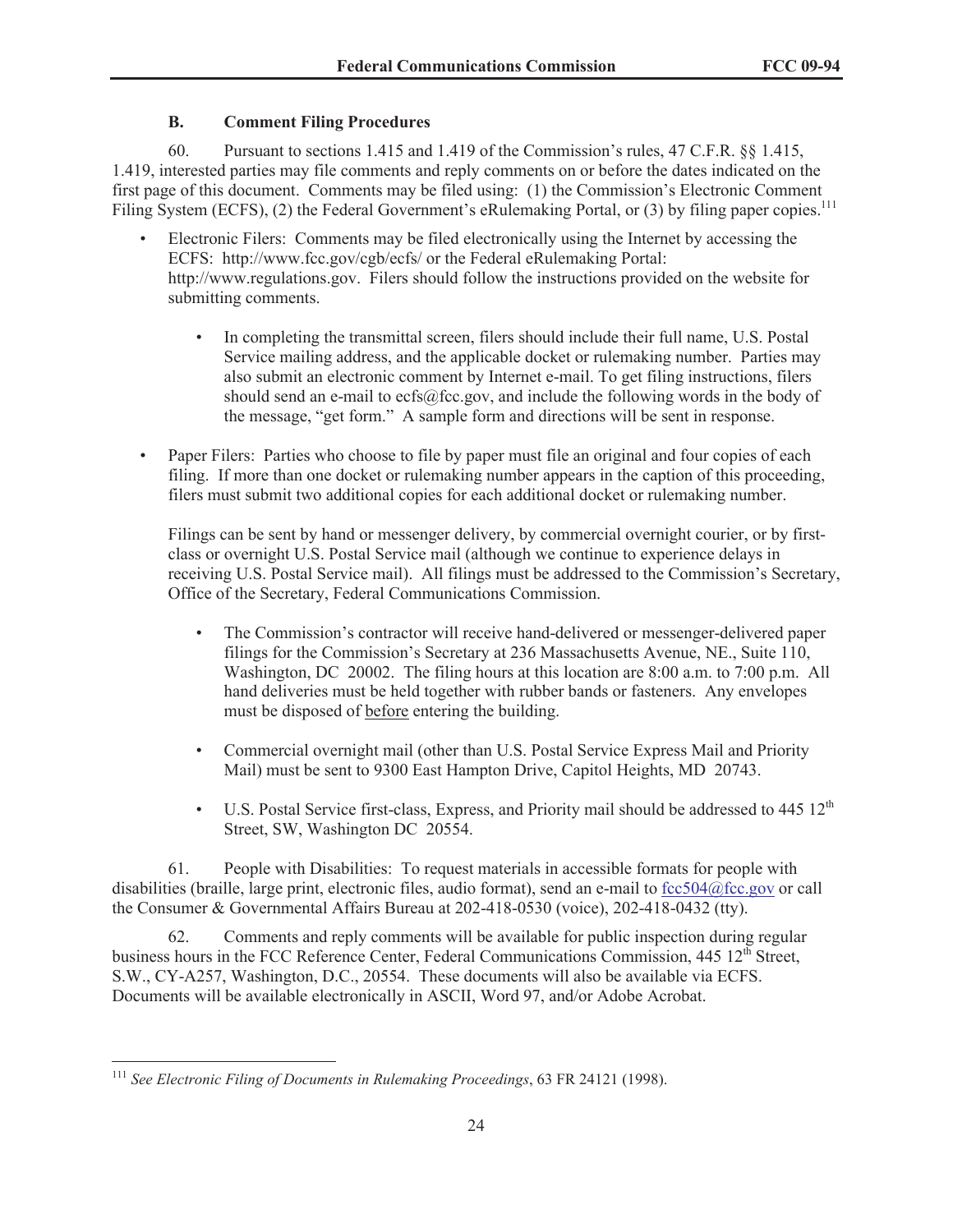63. *Additional Information*. For additional information on this proceeding, contact David Konczal, David.Konczal@fcc.gov; Kim Matthews, Kim.Matthews@fcc.gov; or Holly Saurer, Holly.Saurer@fcc.gov; of the Media Bureau, Policy Division, (202) 418-2120.

# **IV. ORDERING CLAUSES**

64. Accordingly, **IT IS ORDERED**, pursuant to the authority contained in Sections 1, 4(i) & (j), 303(r), and 403 of the Communications Act of 1934, 47 U.S.C §§ 151, 154(i) & (j), 303(r), and 403, that this *Notice of Inquiry* **IS ADOPTED**.

## FEDERAL COMMUNICATIONS COMMISSION

Marlene H. Dortch Secretary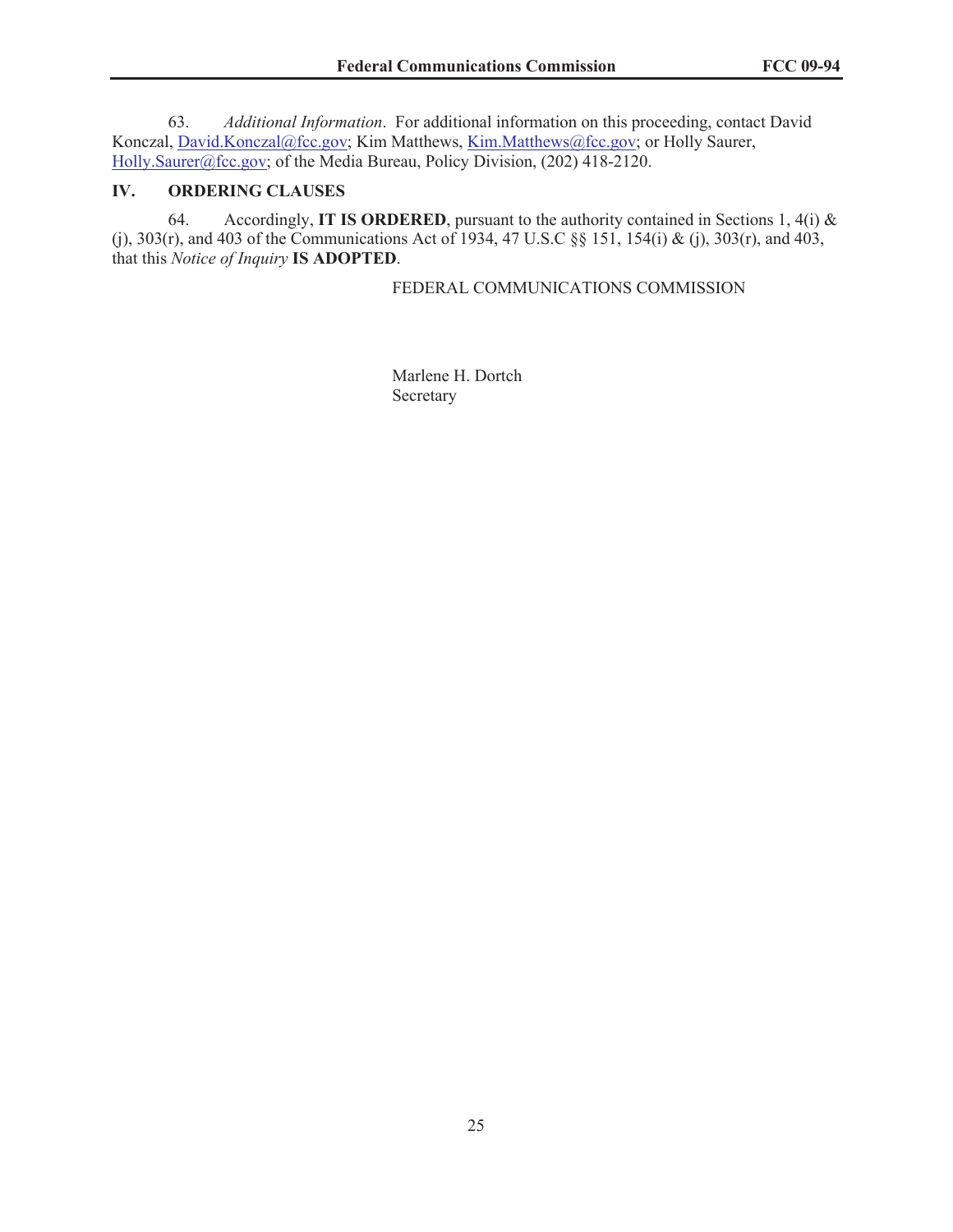## **STATEMENT OF CHAIRMAN JULIUS GENACHOWSKI**

#### Re: *Empowering Parents and Protecting Children in an Evolving Media Landscape, MB Docket No. 09-194*

Today's Notice comes almost 20 years after enactment of the Children's Television Act (CTA). The CTA was enacted by Congress in 1990 to serve the dual purposes of promoting educational and informational programming for children and placing limits on commercial advertising to which children are exposed while watching TV.

As I stated in my testimony before the Senate in July, revisiting the Act after almost two decades, three points stand out: First, children remain our most precious national resource and it is as essential as ever to ensure that our kids are educated, healthy, and prepared for the 21<sup>st</sup> century, and that they are protected from commercial exploitation.

Second, television continues to have a powerful effect on our children, and broadcast television remains a unique medium, the exclusive source of video programming relied upon by millions of households, and a very significant source for millions of others. The Commission's responsibility to enforce the Children's Television's Act remains vital.

Third, much has changed since the Act was passed in 1990. The bottom line is that twenty years ago, parents worried about one or two TV sets in the house. Today, children have access to a variety of media platforms, digital TV, computers, mobile phones and smart phones to name a few, and interact with them in ways that could not have been imagined in 1990. Multi-channel video programming has grown dramatically, significantly expanding the programming choices of viewers who can afford pay television. The Internet has vastly proliferated, with younger Americans as the leading edge. Video games have become a prevalent entertainment source in millions of homes and a daily reality for millions of kids. Mobile services have increased significantly, with mobile devices becoming more and more commonplace for kids.

I'm hopeful that the evolving media landscape will produce innovation and new business models to increase the amount of educational programming and content available to all children, and enhance the ability of parents to pick and choose. Studies show that television – like Sesame Street, Sprout, and others -- can benefit children. The Notice asks whether the Commission's current rules implementing the CTA are effective in promoting the availability of educational and information content for the child audience and seeks comment on the quality and amount of such programming, among many other questions.

Today's Notice also comes after our recent report on the Child Safe Viewing Act. The proliferation of media devices available to children creates important concerns about the content to which children have access and the impact of that content.

This Notice of Inquiry recognizes the importance of undertaking a comprehensive approach to assessing how children can best be served in the digital media landscape. It will examine both the risks and the benefits of emerging media technologies. We are seeking data and comments that will help us address these questions.

I am a firm believer in the role technology can play in people's lives, and this is especially applicable to children. But the explosion of new technologies has also significantly increased the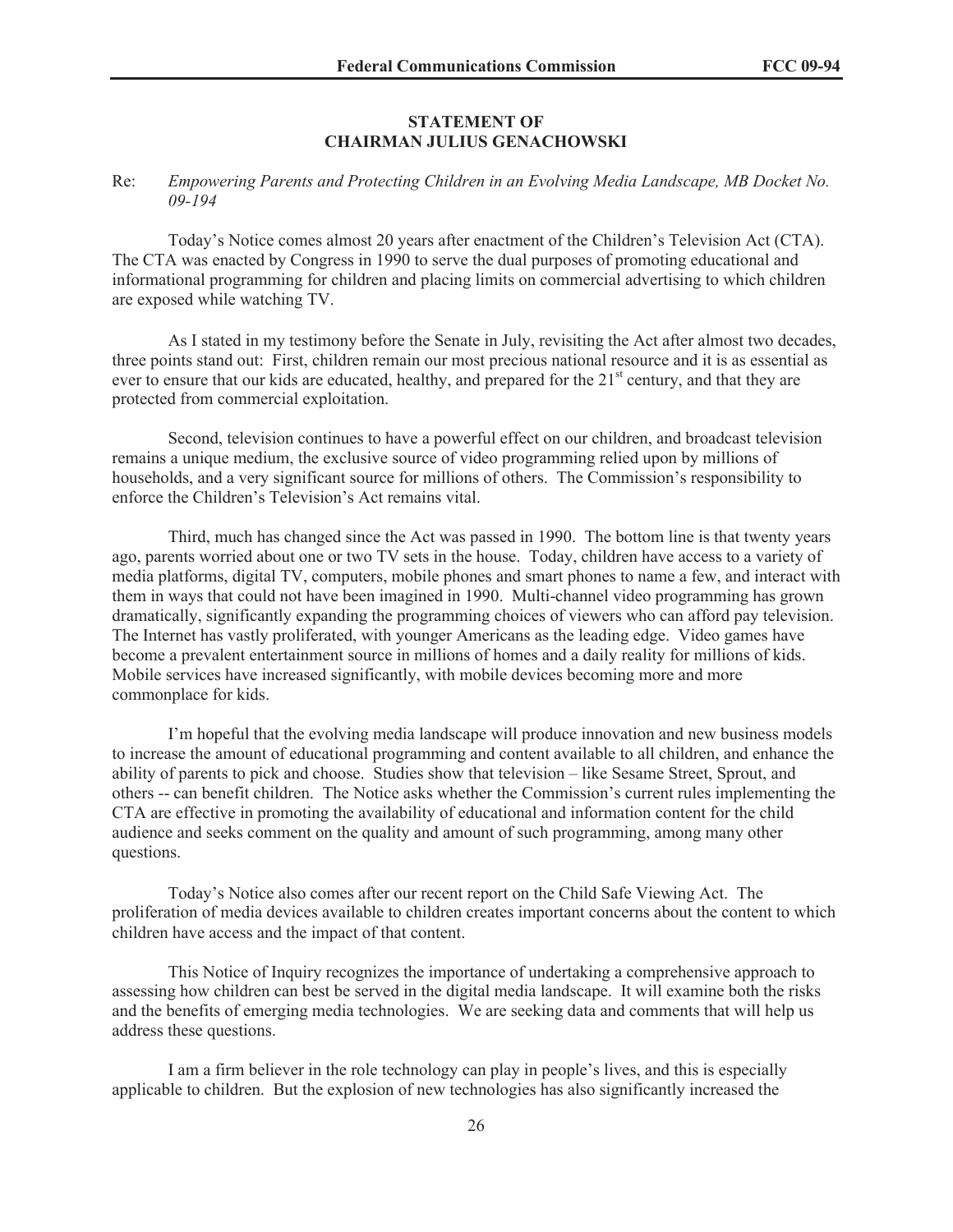availability of inappropriate content and elevated parents' concerns. The vital role of government in this media environment is therefore to empower parents and protect children, while honoring and abiding by the First Amendment. Specifically, the Commission should work to ensure that parents have access to a full range of information and tools in exercising their essential responsibilities. They should easily be able to find those tools, to learn about programming choices that educate, entertain and inform their children, and to take action they deem appropriate. In a digital world, technology can and should be part of the solution.

But the Commission must also remain cognizant of the responsibilities and opportunities for the private sector as well. This media landscape has the potential to produce innovation and new business models to increase the amount of educational programming and content available to all children, while enhancing parents' ability to pick and choose. We remain optimistic that the same ingenuity that has driven some of the remarkable innovations in media thus far will also be the creative spark that leads to new and powerful tools that will help parents protect their children and provide them with access to educational resources and programming options that best suit their children's needs.

The challenges of an emerging media landscape will only become more complex as technology continues to evolve, so it is essential that we enable parents to assist their children in harnessing the benefits of emerging media while protecting them from harmful content. Accordingly, we must also determine whether improved media literacy can assist parents in this regard and whether existing literacy resources are sufficient to achieve these ends. Knowledge is power, so the more we can do to help parents navigate this landscape the better.

The information that we are seeking is broad in its scope and in its range, but this data will help drive policy that will allow us to derive the maximum benefits from these emerging media technologies. I am optimistic that this will help foster public and private solutions to the challenges that these technologies present.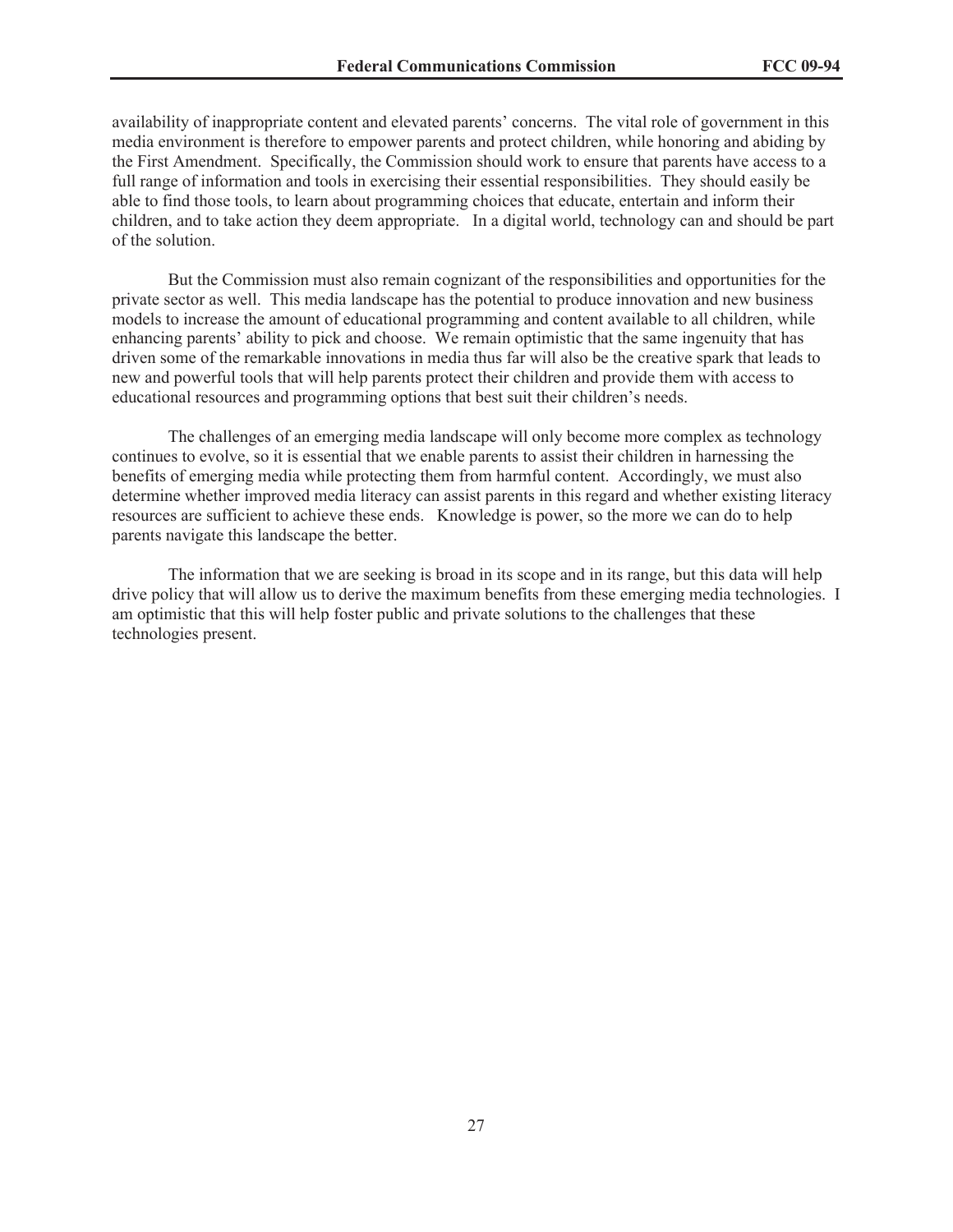## **STATEMENT OF COMMISSIONER MICHAEL J. COPPS**

#### Re: *Empowering Parents and Protecting Children in an Evolving Media Landscape*, *MB Docket No. 09-194*

Today, the Commission initiates an important inquiry on ways to protect America's children in our rapidly evolving media ecosystem. I applaud the efforts of Chairman Genachowski to prioritize our assessment of these issues. In the Commission's recently released *CSVA Report*, we acknowledged the plethora of advanced blocking technology and other retail tools available to parents to prohibit or, at best, discourage their children's access to undesirable media content. The *Report* concluded, however, that no single tool exists across all media platforms. By this NOI, we hope to glean more granular data on the reasons why parental control technologies vary so widely across media platforms, particularly when so much broadcast content is migrating to the Internet and portable devices. It is also apparent from the record that parents are still seeking additional media literacy information and tools, perhaps even including additional governmental action or voluntary industry efforts, to support their own steps to protect their children. The NOI raises a range of issues and solicits data, including data from other countries, to aid the Commission in devising its next steps in this process.

This inquiry also will inform us about the level of educational or other beneficial content available for children today. Many broadcasters have found creative, intelligent ways of bringing informative programming, especially that which is produced locally, to their kid audiences. We applaud those initiatives and encourage other broadcasters and cable operators to follow suit.

The Commission's rules to implement the Children's Television Act (CTA) require television licensees to air at least three hours per week of programming specifically designed to serve the educational and informational needs of children. General compliance with CTA guidelines aside, we need a better sense of the quality of core programming being provided by TV broadcasters, especially with the multicast streams available from digital transmission. How are licensees using these additional broadcast streams in ways that further the informational and educational needs of the children in their local areas? How should these issues be evaluated in the context of license renewal? These are worthwhile questions and this NOI seeks answers. I note, however, that the Commission sought comment in 2007 on the status of children's TV programming and broadcasters' compliance with CTA.<sup>1</sup> The proceeding is pending. I am hopeful that the inquiry we begin today will result in a more timely follow-up to undertake any actions needed to improve the programming available for children in today's media marketplace. I note also that the Commission has pending two further proceedings on children's media issues that address interactive and embedded advertising in television and in cable programming.<sup>2</sup> The critical issues raised in those proceedings may be ripe for Commission action now, and need not await the filing of comments in this NOI. I urge prompt review of the record in those proceedings to determine what actions the Commission can take that will protect children from inappropriate – and opaque – advertising content.

<sup>&</sup>lt;sup>1</sup> Commission Seeks Comment on the Status of Children's Television Programming, MM Docket No. 00-167, Public Notice, 22 FCC Rcd 7267 (MB 2007).

<sup>&</sup>lt;sup>2</sup> Children's Television Obligations of Digital Television Broadcasters, Report and Order and Further Notice of Proposed Rulemaking, 19 FCC Rcd 22943 (2004); *Sponsorship Identification Rules and Embedded Advertising,*  Notice of Inquiry and Notice of Proposed Rule Making, 23 FCC Rcd 10682 (2008).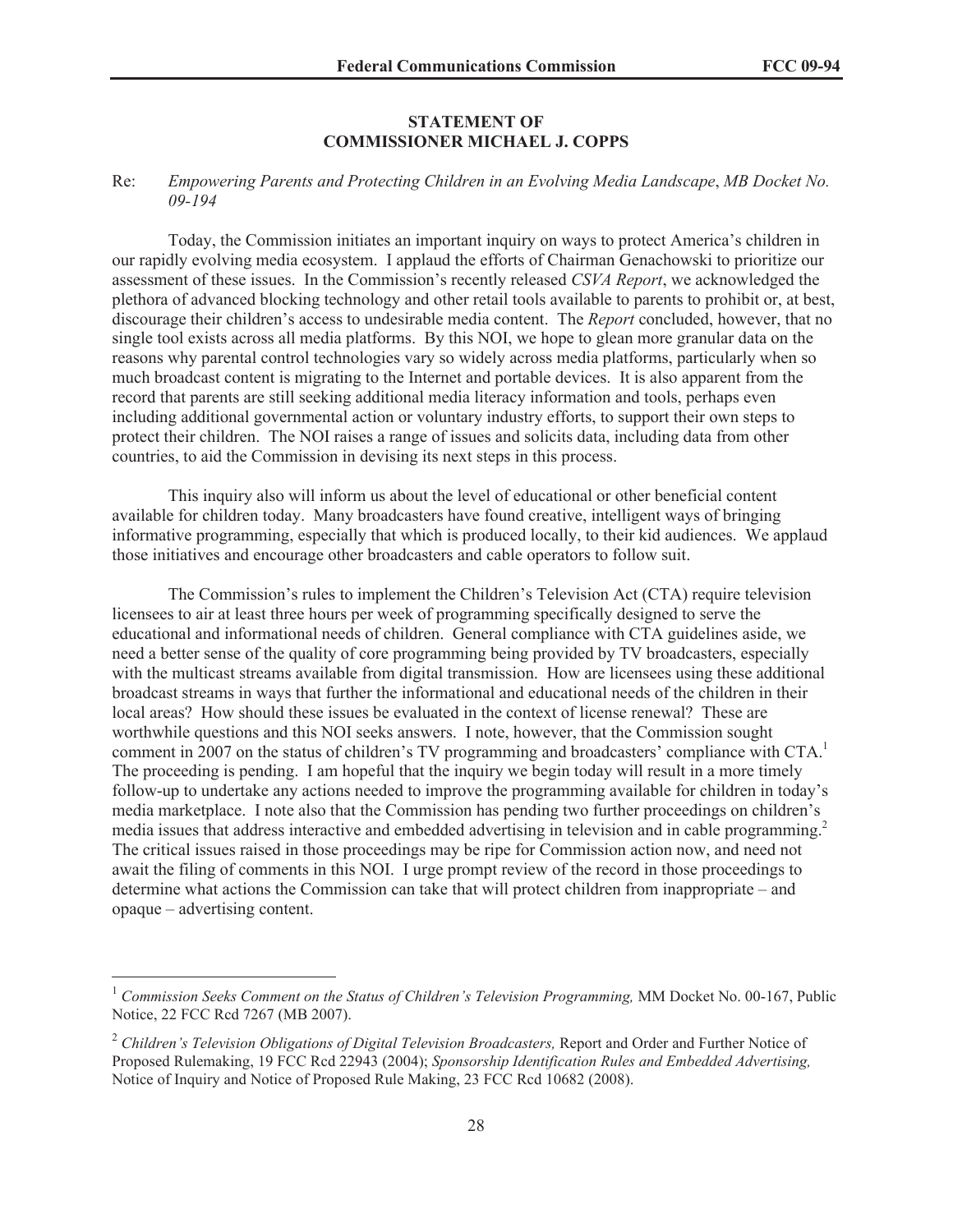#### **STATEMENT OF COMMISSIONER ROBERT M. MCDOWELL**

## Re: *Empowering Parents and Protecting Children in an Evolving Media Landscape*, *MB Docket No. 09-194*

I support the Notice and hope that it elicits data and information beyond that which we compiled for our August 2009 report to Congress under the Child Safe Viewing Act. In particular, I will review with interest any research data that provides better insight as to why some parents have not adopted the blocking technologies that are now available in the marketplace. I also am pleased that the Notice calls for legal analysis – which has been lacking until this point – of the Commission's statutory and constitutional authority to take action on any recommendation for new regulation.

I thank the Media Bureau staff for its work on the Notice, and I look forward to reviewing the data and analyses that commenters submit.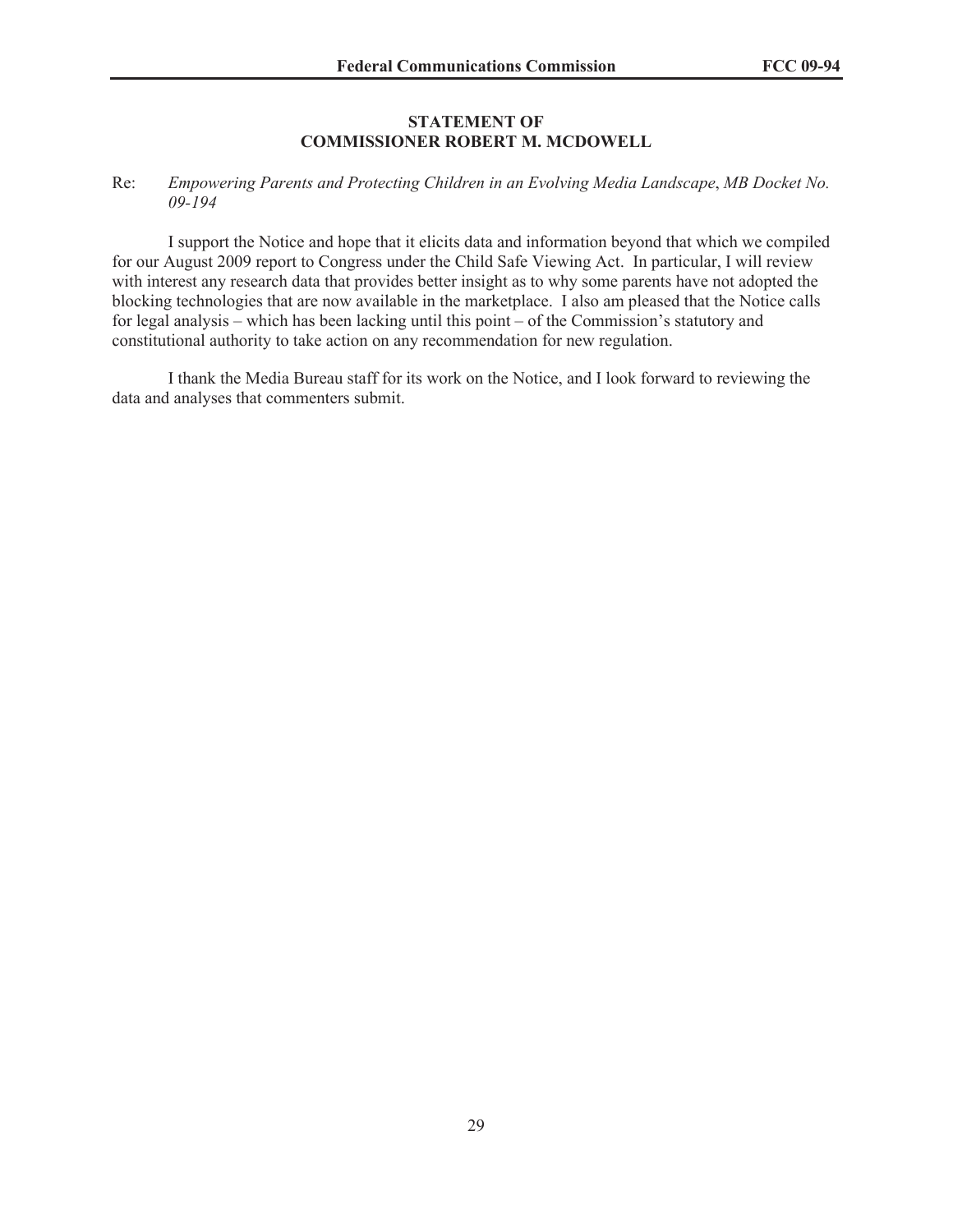## **STATEMENT OF COMMISSIONER MIGNON L. CLYBURN**

#### Re: *Empowering Parents and Protecting Children in an Evolving Media Landscape*, *MB Docket No. 09-194*

I am pleased that we have acted expeditiously to follow up on the report we issued to Congress pursuant to the Child Safe Viewing Act at the end of August. As we indicated in the Report, the record left substantial questions unanswered. We specifically noted that we could only make meaningful progress if we had a comprehensive understanding of why parental control technologies have not been widely adopted.

Today's Notice will help us build on our Report. I am particularly interested to learn about why the current regime designed to give parents the necessary tools to protect their children from harmful content has proved to be inadequate. I would like to hear from commenters who have ideas about ways in which we can simplify the process for parents in order to make education about these technologies a realistic endeavor. As the Commission learned during the DTV transition, it is essential to develop a streamlined system that can be understood by parents who do not have time to sort through myriad technologies, ratings systems, etc., in order to have the oversight they require and deserve in their own homes.

In addition to learning more about what we can do to help parents protect their children from potentially harmful content delivered through various media platforms, today's Notice also recognizes the need to maximize the potential benefits of our current media landscape. With the advent of new technologies, we have an opportunity to revisit the best ways to help parents and children take full advantage of the many avenues available for education. Any sound media policy concerning children will recognize that not only do we have a mission to empower parents to protect their children, but we also must help them understand the full panoply of positive options now available.

I believe that this Notice, along with workshops designed to hear from parents themselves struggling to keep up with each new generation of technology, can be of great value to the Commission. This topic is of utmost importance and I am eager to review what promises to be a thoughtful and wideranging record.

Thank you to the Media Bureau for all of its hard work on this Notice and its continued commitment to making sure that we find the best ways to empower today's parents to capitalize on what our current technologies have to offer in a safe and responsible manner.